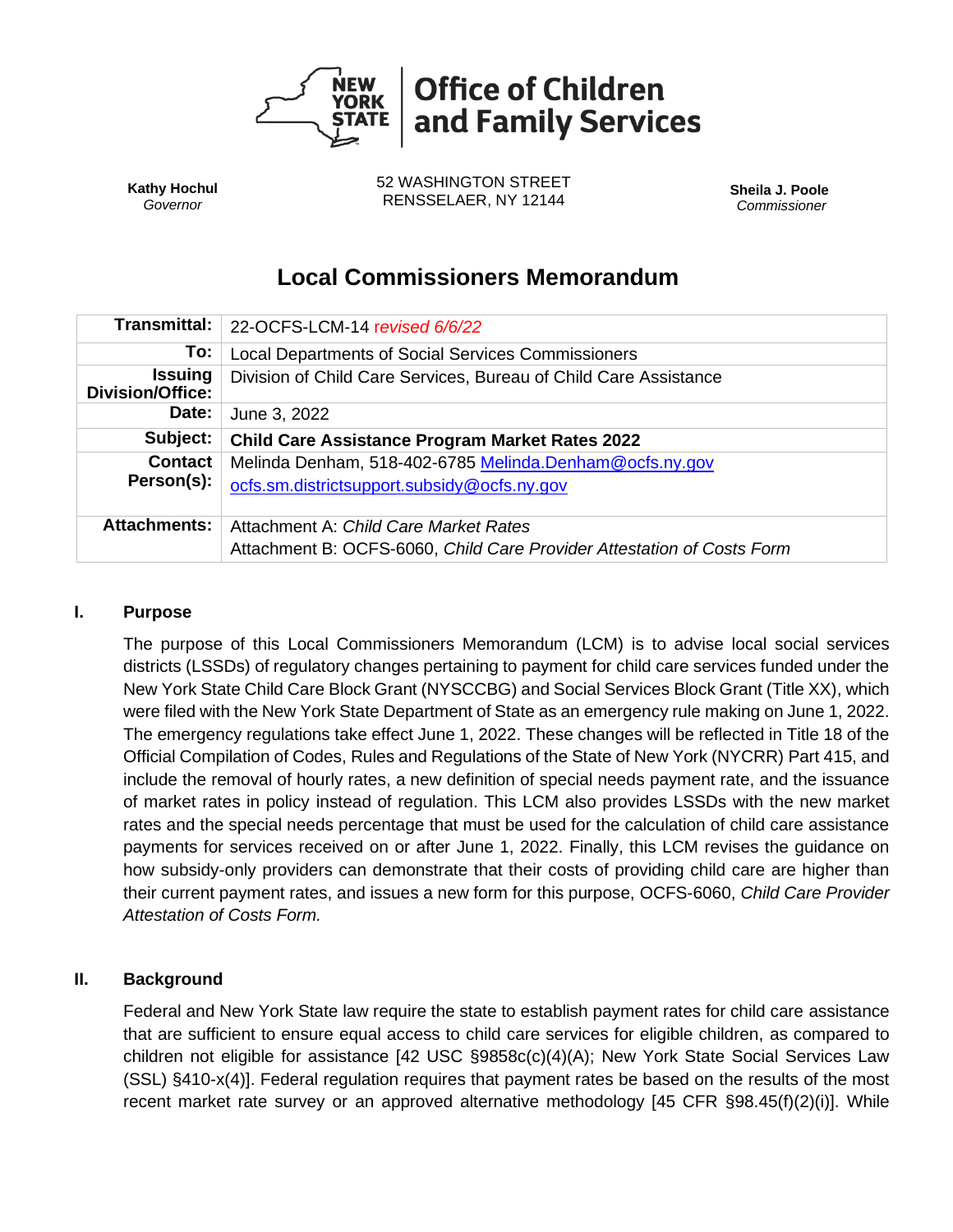federal regulations do not reguire states to set payment rates at the 75<sup>th</sup> percentile of their most recent market rate survey, the federal Office of Child Care continues to emphasize the importance of the 75<sup>th</sup> percentile as a benchmark for ensuring equal access for families with child care assistance, and further states that rates set above the 75<sup>th</sup> percentile may be necessary to afford access to high quality care for children. New York's market rates were previously set at the 69<sup>th</sup> percentile of the survey conducted in 2017-18. However, the New York State Fiscal Year 2022-2023 Enacted Budget appropriated funds to, among other things, increase the market rates for child care assistance to the 80<sup>th</sup> percentile of the most recent survey.

OCFS partnered with the Human Services Call Center (HSCC) to conduct a telephone survey of a random sample of licensed and registered child care providers from across the state, as well as group day care programs in New York City issued permits by the NYC Department of Health and Mental Hygiene. Prior to conducting the telephone survey, a letter was sent to all those providers to inform them that they might be included in the sample of providers called to participate in the market rate survey. A copy of the questions accompanied the letter so that providers could prepare their responses in advance of their possible participation in the survey. OCFS also sent an email to providers with addresses on file to announce the launch of the survey, and to remind them, periodically, about the continuation of the survey and to encourage participation. From September 2021 through February 2022, the HSCC conducted the telephone survey in English, Spanish and had resources available to assist providers in other languages. In March of 2022, providers were emailed a link to the survey and invited to complete the survey online. Market rate data was collected from approximately 4,500 providers.

State law requires the New York State Office of Children and Family Services (OCFS) to establish market-related payment rates for child care services (SSL §410-x(4)). The market rates must consider the variations in costs of providing child care in different settings and to children of different age groups as well as the additional cost of providing child care to children with special needs.

Market rates are currently established in five groupings of LSSDs. Prior to conducting the 2022 survey, the composition of these five groupings was reassessed. No changes were made to the groupings from 2018. OCFS analyzed the survey data for each of the five distinct groupings of LSSDs. Marketrelated payment rates (market rates) were then established at the 80<sup>th</sup> percentile for each LSSD grouping by modality of care, age group, and rate type (weekly, daily, or part-day).

Federal regulation requires that payment practices reflect generally accepted payment practices, including paying on a part-time/full-time basis rather than paying for hours of service or smaller increments of time, such as per hour [45 CFR 98.45(l)(3)(i)].

## **III. Program Implications**

#### **Actual Cost of Care**

Payments for child care services under the NYSCCBG and under Title XX must be only for the actual cost of care, up to the applicable market rate in Attachment A. The actual cost of care is as follows:

- for care provided pursuant to a contract between the LSSD and the provider, the payment rate set forth in the contract; or
- for care provided in instances other than pursuant to a contract between the LSSD and the provider, the amount charged to the general public for equal care in that facility or home.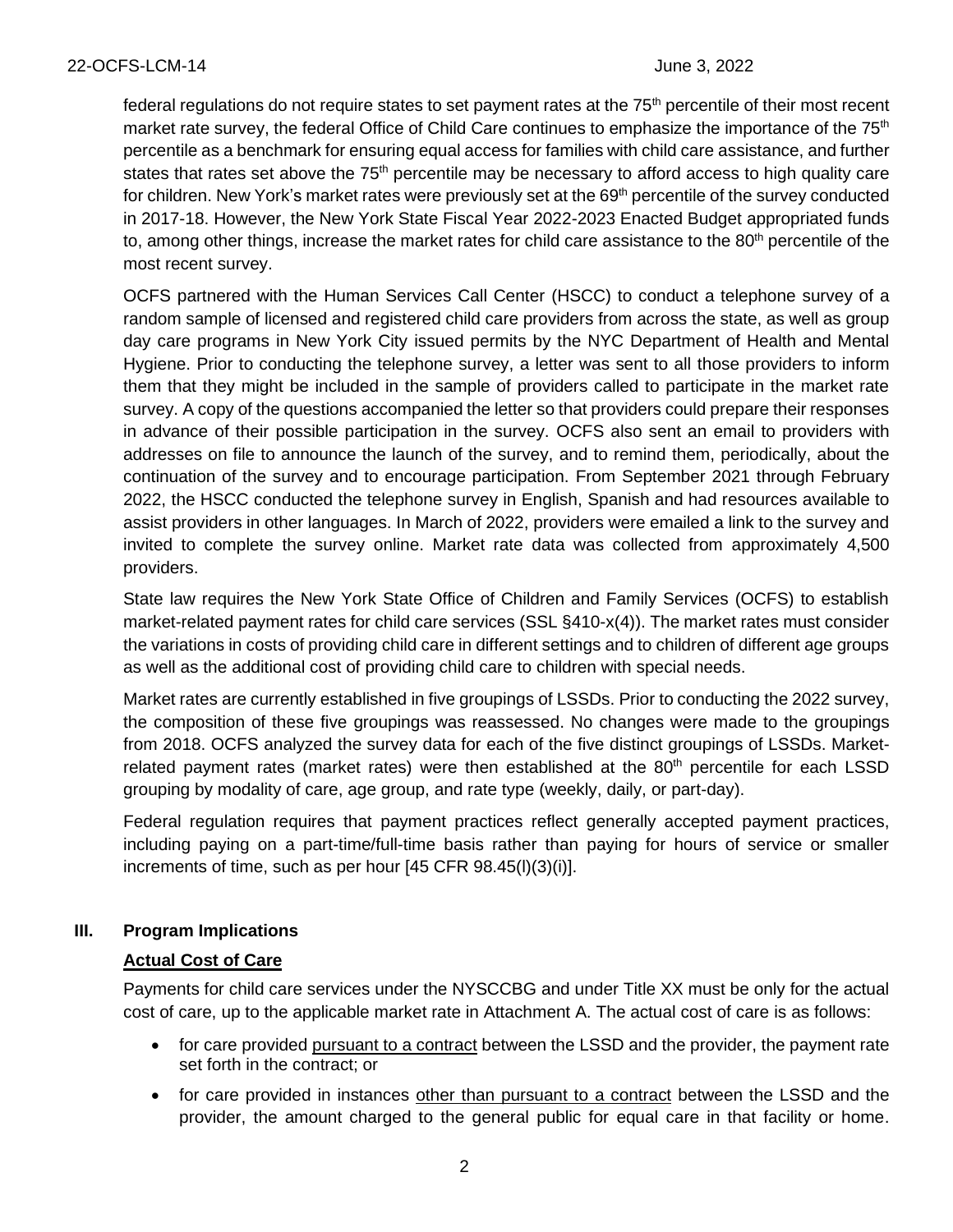However, if the facility or home cares only for children in receipt of child care assistance, then the actual cost of care is the amount the provider is currently receiving from the LSSD for such children, unless the provider can demonstrate to the LSSD that the actual cost of providing care to such children is higher than that amount, as detailed below.

LSSDs may negotiate contracts with individual providers. The negotiated payment rates may be the same as or lower than the rates charged to families not in receipt of child care assistance. Even though the negotiated rate may be less than the usual charge to families not in receipt of child care assistance, the negotiated rate is considered the actual cost of care for those child care services provided under a contractual agreement between the LSSD and the provider.

A contract cannot be made a condition of receiving payment under the NYSCCBG.

LSSDs should be in regular contact with providers, at a minimum of once a year, regarding their payment rates. Providers must be allowed to update their payment rates on record with the LSSD as often as their private pay rates change.

## **Determining Actual Cost of Care for Providers Without a Contract Who Care Only for Children in Receipt of Child Care Assistance**

If a provider cares only for children receiving child care assistance, and does not have a contract with the LSSD, then the actual cost of care is the rate the provider currently receives from the LSSD. However, if a provider can demonstrate that the actual costs of providing care for such children are higher than the amount the LSSD is currently paying the provider, then that provider may request a higher payment rate from the LSSD. Providers must be allowed to demonstrate their higher costs by completing the OCFS-6060, *Child Care Provider Attestation of Costs Form*. This form replaces the guidance on "Determining Actual Cost of Care for Providers Without a Contract Who Care Only for Subsidized Children" from 19-OCFS-LCM-23 *Child Care Market Rates 2019*.

## **Determining the Applicable Market Rate**

The LSSD must consider at least the following factors when selecting the applicable market rate for child care services: the location of care, the type of provider, the age of the child, and the duration of care.

Additional factors affecting payments may apply when care is provided to a child with special needs, to a family experiencing homelessness, during nontraditional hours, in excess of a weekly or daily period, or by a program that is accredited.

## **1. Location of care**

Whenever child care services are provided by a provider located outside the LSSD that authorizes child care assistance, the LSSD must make payments based on the actual cost of care, up to the applicable market rate for the county where care is provided. The same standard applies to care provided in another state. The LSSD must make payments based on the actual cost of care, up to the applicable maximum child care services payment rate for the locality where care is provided, applying New York State rules for calculating payments as necessary. For example, a toddler is in full time care for 40 hours per week in a licensed day care center in New Jersey. The provider charges \$300 per week, but the weekly maximum rate established by New Jersey for this age and modality is \$312 per week. The provider is paid \$300 per week.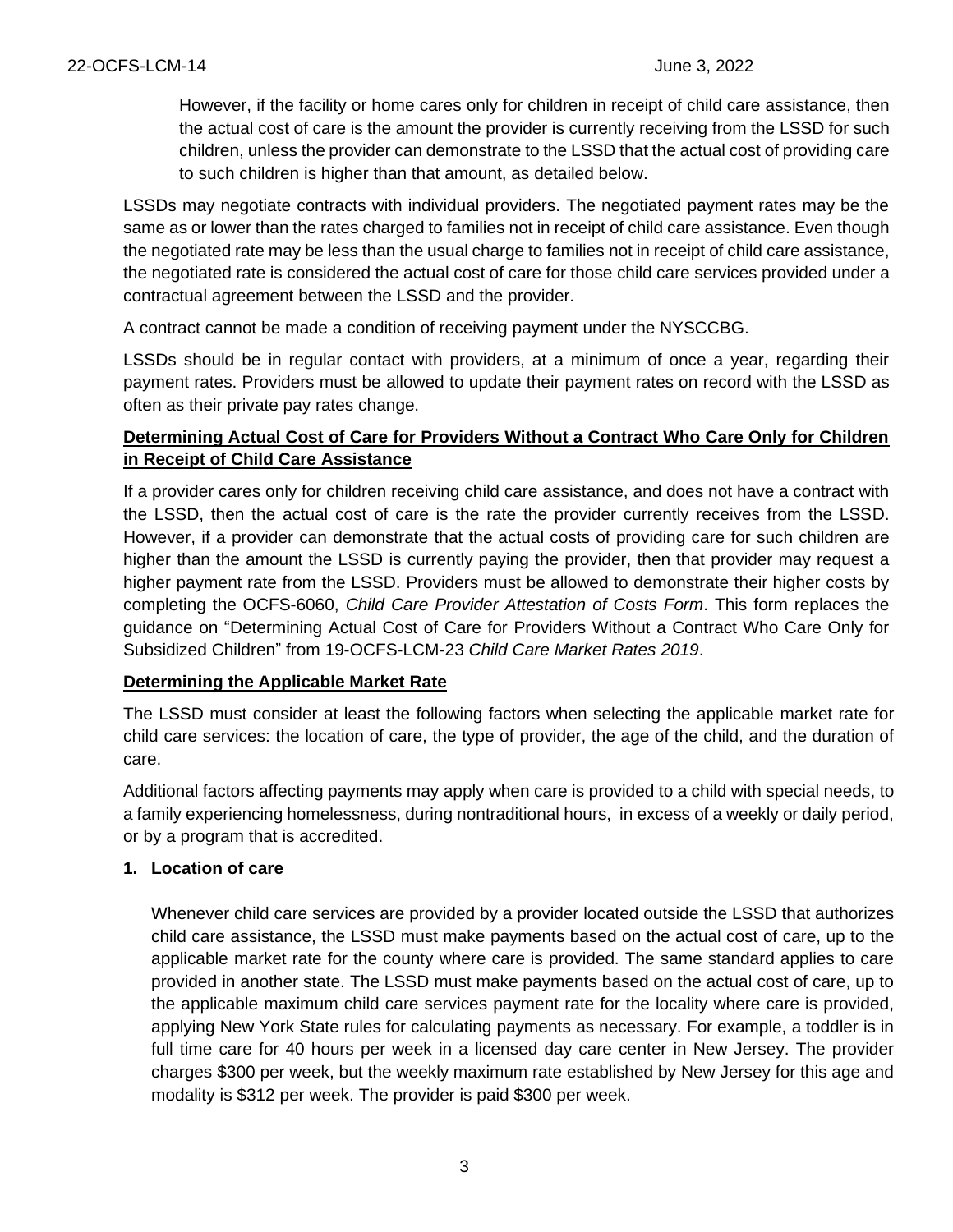## **2. Type of Provider**

The applicable market rate is selected based on the type of child care that is provided. The types of care that are eligible for child care assistance payments are:

- **a. Licensed, registered, permitted day care centers** The maximum payment rate for care provided by licensed or registered day care centers is the applicable market rate for day care centers. This includes group day care programs located in New York City that are issued permits by the New York City Department of Health and Mental Hygiene.
- **b. Registered family day care homes**  The maximum payment rate for care provided by registered family day care homes is the applicable market rate for family day care homes.
- **c. Licensed group family day care homes**  The maximum payment rate for care provided by licensed group family day care homes is the applicable market rate for group family day care homes.
- **d. Registered school-age child care programs**  The maximum payment rate for care provided by registered school-age child care programs is the applicable market rate for school-age child care programs.
- **e. Enrolled legally exempt group child care** programs The maximum payment rate for care provided by caregivers of legally exempt group child care programs as defined in 18 NYCRR section §415.1 is the applicable market rate for legally exempt group child care programs.
- **f. Enrolled legally exempt informal child care providers**  The maximum payment rate for care provided by informal legally exempt family child care and legally exempt in-home child care providers as defined in 18 NYCRR §415.1 is the applicable market rate for informal child care providers.

Note: All legally exempt child care providers — including legally exempt group child care programs and informal child care providers — must be enrolled by the legally exempt caregiver enrollment agency before payment is made.

## **3. Age of Child**

Market rates differ according to the age of the child. The age categories differ for center-based child care (licensed or registered day care centers, registered school-age child care programs, and legally exempt group child care programs) and home-based child care (registered family day care, licensed group family day care, and informal child care). Only two age categories apply to schoolage child care programs and legally exempt group child care: 3 years through 5 years and 6 years through 12 years. The age categories are the following:

- **a.** Under 1 ½ years (center-based) or under 2 years (home-based)
- **b.** 1 ½ years through 2 years (center-based) or 2 years (home-based)
- **c.** 3 years through 5 years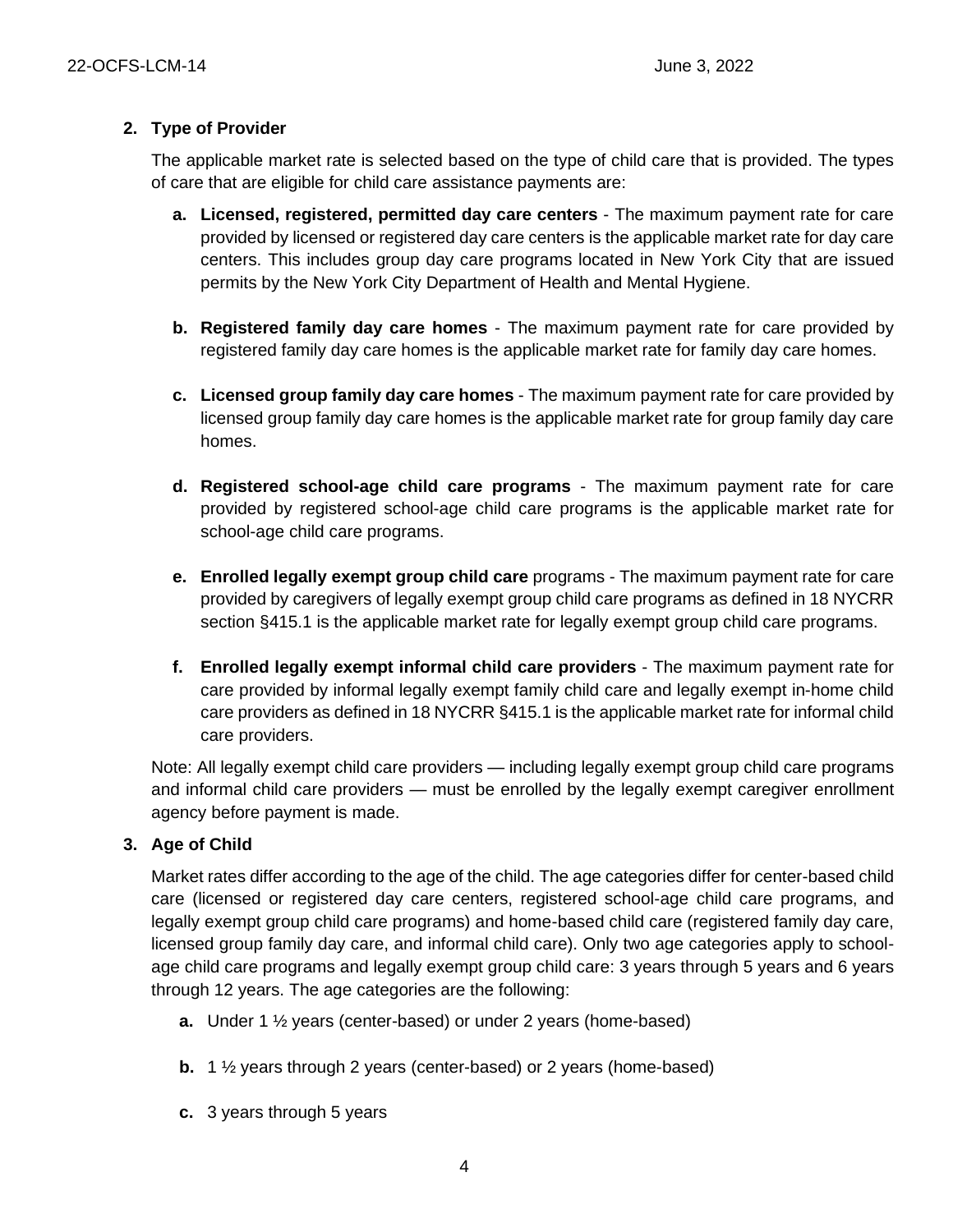#### **d.** 6 years through 12 years

When a change in a child's age results in their movement from one age category to another, the new market rate limit must be applied at the beginning of the first full month following such a change.

For legally exempt group child care programs, a 2-year-old child is considered to be in the 3 years through 5 years market rate age category if the child is at least 2 years of age at the beginning of the school year but will turn 3 years of age on or before the applicable calendar date for which a child must be at least 5 years of age to be eligible for admission to school.

#### **4. Duration of Care**

Market rates also differ according to the number of hours of care needed. The LSSD must apply the appropriate market rate as defined below unless a child care provider has signed a purchase of service contract or other written agreement with the LSSD for payment on a different basis. To determine if care is provided for 30 or more hours over the course of five or fewer days in a single week, LSSDs must use Monday as the start of the weekly period.

- **a. Weekly –** The LSSD must apply the weekly market rate when child care services are provided for **30 or more hours over the course of five or fewer days in a single week**.
- **b. Daily –** The LSSD must apply the daily market rate when child care services are provided for **less than 30 hours over the course of five or fewer days in a single week and for at least six but less than 12 hours per day**.

Some providers routinely charge private pay parents a daily rate for child care services provided for 30 or more hours over the course of five or fewer days in a single week. The daily market rates do not apply for children receiving child care assistance in those instances. The LSSD must apply the weekly market rates divided by five.

**c. Part-day –** The LSSD must apply the part-day market rate when child care services are provided for **less than six hours per day**.

Note: With this policy, effective June 1, 2022, there are no longer hourly market rates for child care services payments.

#### **Care in Excess of a Weekly or Daily Market Rate Period**

When child care services provided by a single provider exceed one weekly or daily market rate period and the provider routinely charges an additional rate for these additional periods, payment for child care services must be based on the actual cost of care up to the applicable market rate. If care is provided for six or seven days in a week, then an additional market rate would apply for the sixth and/or seventh day. If care is provided for 12 hours or more in a day, then an additional market rate (daily or part-day) would be applied for the amount of time over 12 hours. When determining the appropriate market rate, LSSDs must use Monday as the start of the weekly period.

An example of care in excess of a daily market rate period is as follows: a provider, whose normal operating hours are 7 a.m. to 5:30 p.m., cares for a child from 7 a.m. to 11 p.m. (16 hours) per day, Monday through Friday, and charges an additional amount for care after 5:30 p.m. In this example, the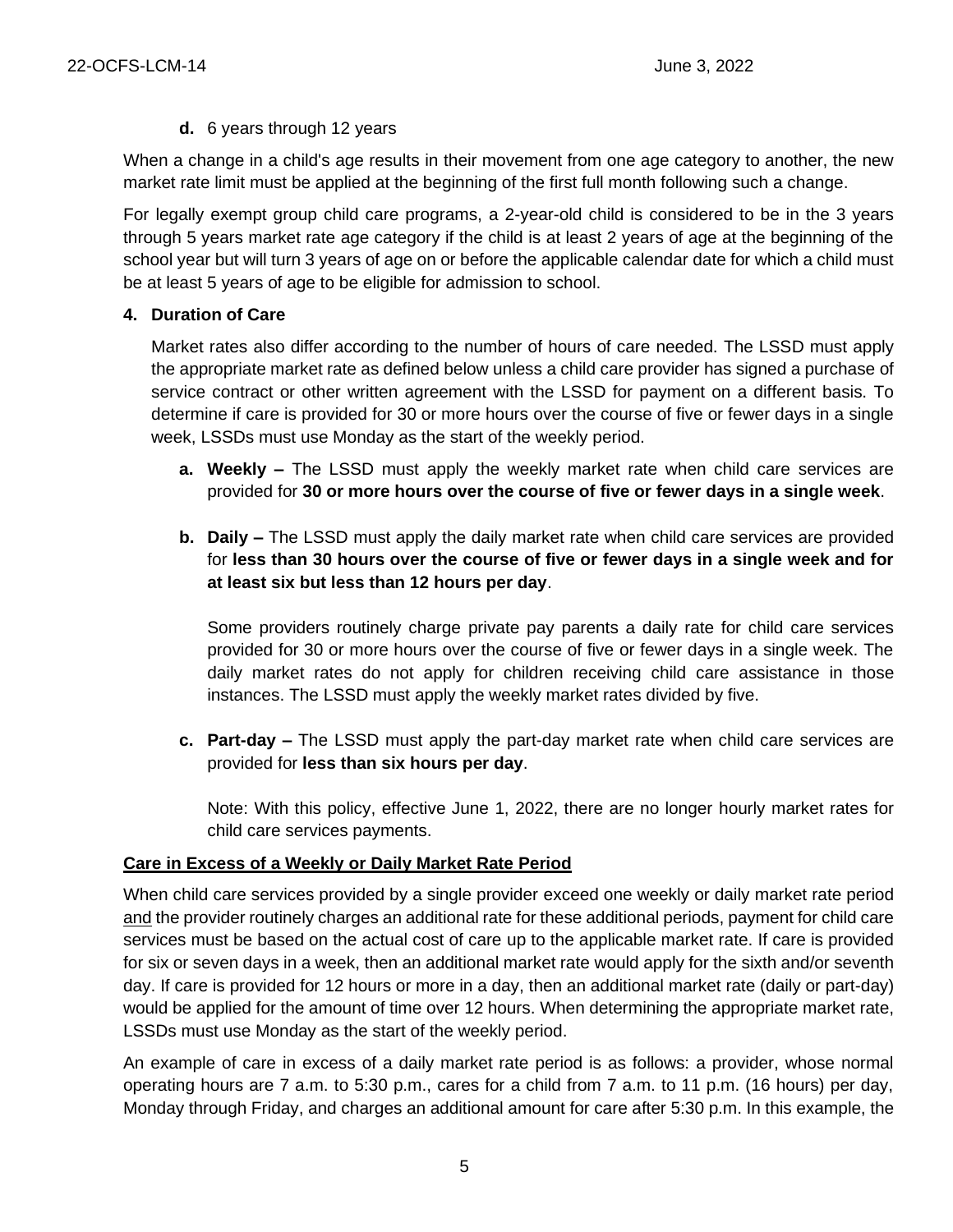maximum payment available is one weekly market rate plus five part-day rates. One weekly market rate applies since care is provided for 30 or more hours over the course of five or fewer days in a single week. Since care is provided for 12 or more hours per day, five part-day market rates also apply for the four additional hours of care above the 12 hours per day provided from 7 p.m. to 11 p.m., Monday through Friday.

Another example of care in excess of a weekly market rate period is as follows: a provider, whose normal operating hours are Monday through Friday 7 a.m. to 5:30 p.m., cares for a child from 9 a.m. to 5 p.m. (8 hours) per day, Monday through Friday, and from 7 a.m. to 11 a.m. (4 hours) on Sunday and charges an additional amount for care on the weekend. In this example, the maximum payment available is one weekly market rate plus one part-day market rate. One weekly market rate applies because care is provided for 30 or more hours for the five-day period Monday through Friday. Because care is provided for a sixth day in the week, one part-day market rate applies for the four hours of care on Sunday.

#### **Care Provided for 24 Hours in a Day**

LSSDs have the option to pay for child care services that are needed for 24 hours in a single day. Reimbursement is available to the LSSD if the LSSD has selected this option in its Child and Family Services Plan.

When a single provider provides child care services for 24 hours in a day, the LSSD must determine if care is provided for 30 or more hours over the course of five or fewer days in a single week. Then, the LSSD must evaluate whether the care provided is in excess of a weekly or daily market rate period. Payment for the child care services must be based on the actual cost of care up to the applicable market rate.

An example of 24-hour care that leads to a total amount of care in excess of 30 or more hours over the course of five or fewer days in a single week is as follows: a provider, whose normal operating hours are Monday through Friday 7 a.m. to 5:30 p.m., cares for a child from 12 a.m. on Monday to 12 a.m. on Tuesday (24 hours) and from 9 a.m. to 5 p.m. (8 hours) per day, Tuesday through Friday. The provider also charges an additional amount for care after 5:30 p.m. In this example, the maximum payment available is one weekly market rate plus one daily market rate. One weekly market rate applies since care is provided for 30 or more hours during Monday through Friday. One daily market rate also applies because care is provided for 12 or more hours per day on Monday.

## **Care Provided by Multiple Providers**

Where child care services are provided by multiple providers, reimbursement will be made for the actual cost of such services up to the applicable market rate for each provider used. However, if the combined reimbursement to the multiple providers would exceed one weekly market rate, then to receive such reimbursement, the parent or caretaker must demonstrate that their schedule of employment, or other approved activity, or the special needs of the child necessitate that child care services be arranged with multiple providers. If the LSSD determines that the parent or caretaker has not demonstrated that there is a necessity to use multiple providers, reimbursement is limited to the one weekly market rate that is applicable for the type of provider who provides care for the highest number of hours. The LSSD will determine how to distribute the reimbursement for the multiple providers.

If the LSSD determines that the parent or caretaker has demonstrated that there is a need to use multiple providers when the combined reimbursement to the multiple providers would exceed one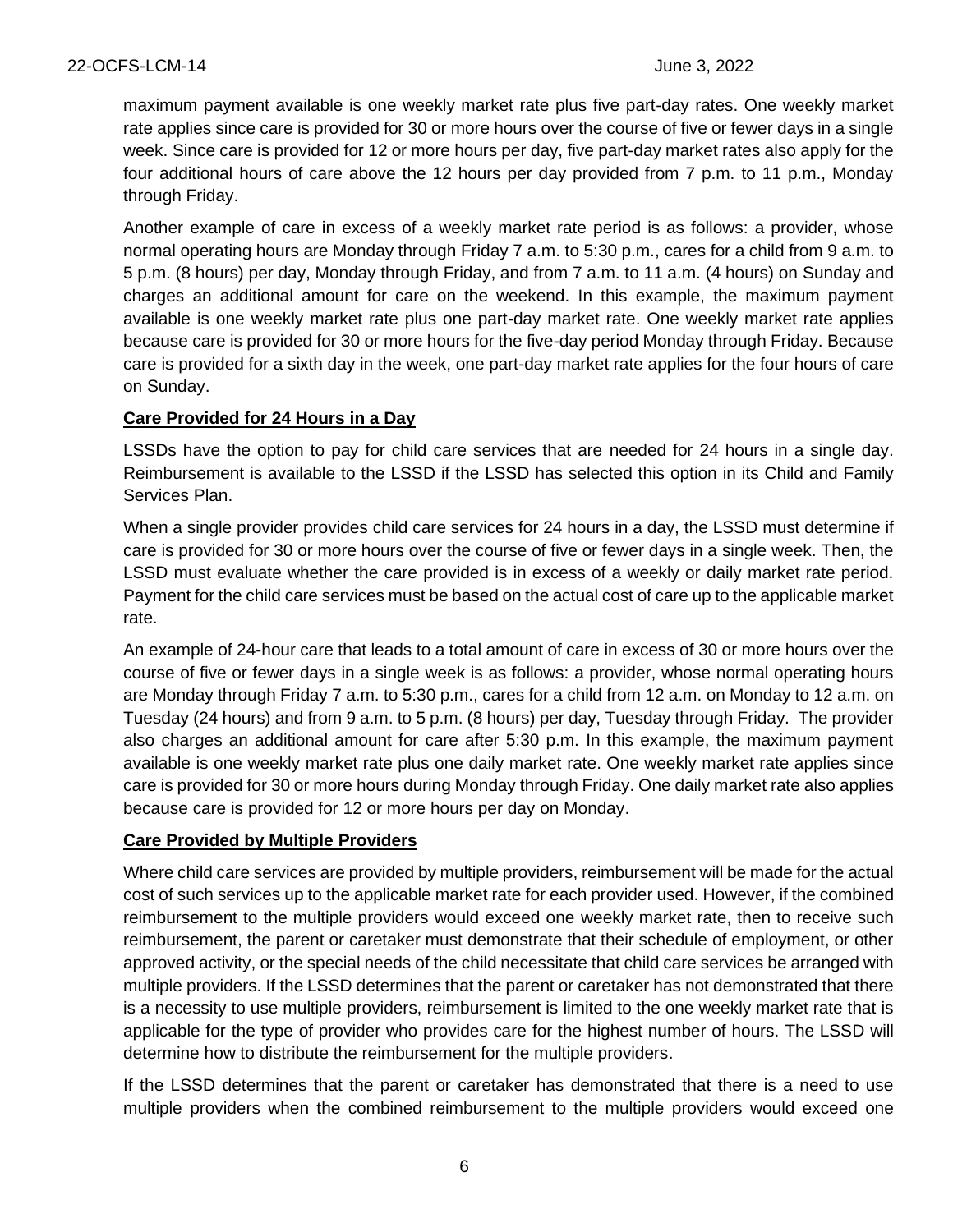weekly market rate, reimbursement will be made to each provider for the actual cost of such services up to the applicable market rate for each provider. For example, a provider cares for a child from 7:30 a.m. to 4:30 p.m., Monday through Friday. Another provider cares for that child from 6 p.m. to 9:30 p.m. on Tuesday and Thursday. The maximum payment available is one weekly market rate for the first provider and two part-day market rates for the second provider.

#### **Market Rates for Qualifying Children With Special Needs**

The market rate for a child determined to have special needs is 115% of the market rate that would otherwise apply to such a child based on the child's age, location of care, type of care, and rate type (in other words, the appliable market rate plus 15% is the market rate for a child with special needs that meets the qualifying criteria). To qualify for the special needs market rate, the parent or caretaker must demonstrate to the LSSD that the special needs of the child require additional child care related services beyond that which is generally required by children of a similar age and the total cost of providing child care services exceeds the market rate that would otherwise apply. The special needs market rate is not a differential like the non-traditional hours, homelessness, or accredited differentials. Rather, if a child qualifies for a special needs rate, that is the market rate for that child. If that child also qualifies for one or more differentials, then the total differential percentage is applied to the special needs market rate.

The special needs market rate is established when the parent or caretaker provides the LSSD with documentation of qualifying diagnoses by a physician, licensed, or certified psychologist or other professional with the appropriate credentials to make such diagnosis and documentation that the child is incapable of caring for himself or herself and requires child care services beyond that which is generally required by children of similar age within the child care setting. Examples of acceptable documentation include, but are not limited to, documents from appropriate professionals such as documentation from early intervention as measured by appropriate diagnostic instruments and procedures in one or more of the areas of cognitive development, physical development, communication development, social or emotional development and adaptive or has a diagnosed physical or mental condition that has a high probability of resulting in developmental delays may be considered appropriate documentation. An Individualized Education Plan (IEP) from the child's school may provide acceptable documentation of special needs when it is based on the opinions of appropriate professionals. The caretaker may work in conjunction with the provider to receive documentation that their child requires more intensive child care services than other children in care.

For a child with special needs, receiving child care services located in another state, the LSSD must apply an additional 15% to the payment rates that apply to the location of care, i.e. the other state's child care subsidy payment rates for that location.

#### **Standard and Enhanced Market Rates for Informal Child Care Providers**

The standard market rates for informal child care providers are 65% of the market rate established for registered family day care. The enhanced market rate for informal child care providers is 70% of the market rates established for registered family day care.

The enhanced market rate is available for providers of informal child care who have demonstrated to the enrollment agency that they have completed ten or more hours of training annually in the areas set forth in section 390-a(3)(b) of the Social Services Law.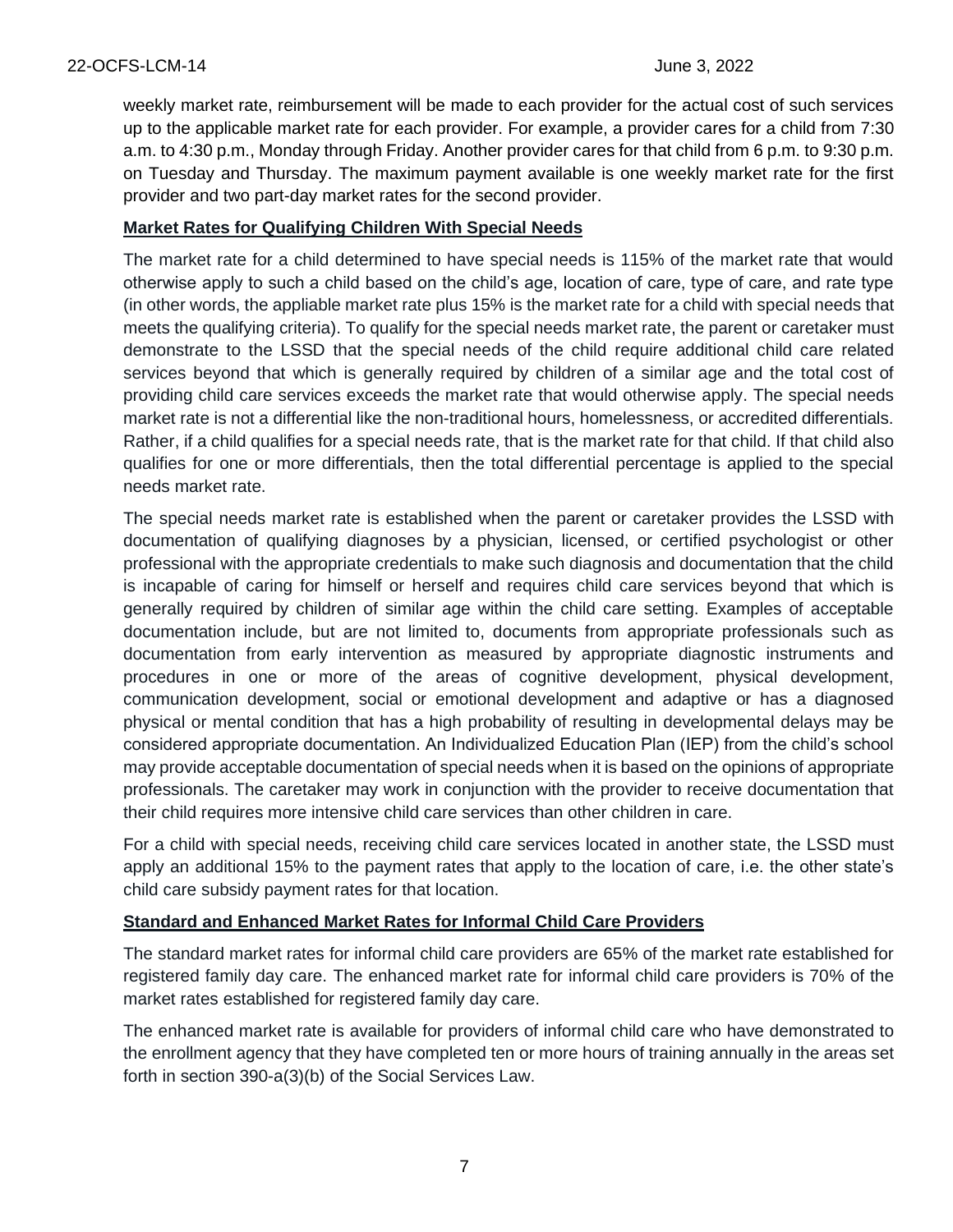The enrollment agency will inform the LSSD of the providers who have been verified to have completed 10 or more hours of training. When the LSSD is notified by the enrollment agency that an informal child care provider has completed 10 or more hours of training, then the provider is eligible to receive the enhanced market rate for a period of 12 consecutive months. The LSSD must increase the payment amount to the enhanced market rate no later than the beginning of the first full month after the LSSS has been notified that the provider completed the 10 hours of training. The LSSD must send the required notice, OCFS-LDSS-4781, *Notice of Intent to Change Child Care Benefits and Family Share Payments*, to the parent/caretaker. The provider remains eligible to receive the enhanced market rate for a period of 12 consecutive months, even if there is a gap in the family's child care subsidy or if the child care subsidy ends and the provider begins providing care for a different subsidized child during the 12-month period. In order to continue to receive the enhanced market rate beyond the 12-month enhanced rate eligibility period, the provider must complete an additional 10 or more hours of training and submit documentation to the enrollment agency. The enrollment agency will notify the LSSD if the provider has completed an additional 10 or more hours of training.

An LSSD has the option, if it so chooses in the child care portion of its Child and Family Services Plan, to increase the enhanced market rate for eligible informal child care categories up to 75% of the applicable registered family day care market rate.

The standard and enhanced market rates for informal child care providers are included in Attachment A. Only the enhanced market rate calculated at 70% of the registered family day care market rate is shown in Attachment A, not the LSSD option to set the enhanced market rate at a higher level, up to 75% of the registered family day care market rate.

#### **Standard and Enhanced Market Rates for Legally Exempt Group Child Care Programs**

The standard market rates for legally exempt group child care programs are 75% of the market rates established for licensed or registered day care centers.

LSSDs may establish one or two enhanced market rates for eligible legally exempt group child care programs for meeting enhanced requirements: *enhanced market rate-health* and *enhanced market rate-training* (see 18-OCFS-ADM-10 for further details on the enhanced requirements). If the LSSD chooses to establish an enhanced market rate for eligible legally exempt group child care programs, then the LSSD must indicate the rate and percentage in its Child and Family Services Plan. Each enhanced market rate may be established up to 81% of the applicable market rate for day care centers. When an LSSD establishes both enhanced market rates, the LSSD must apply the appropriate market rate or rates when calculating payments for each legally exempt group child care program.

When a legally exempt group child care program is eligible for both enhanced market rates, then the enhanced market rate that the LSSD applies when calculating payments must be based on the percentages selected for each individual enhanced market rate, up to a maximum of 87% of the applicable market rate for day care centers.

Payments to enrolled legally exempt group child care programs must be only for the actual cost of care, up to the applicable market rate, whichever is less. When a legally exempt group child care program is eligible for an enhanced market rate or rates that the LSSD has specified in its Child and Family Services Plan, those rates are the applicable market rates.

Legally exempt group child care programs may be eligible for an enhanced market rate or rates and at the same time be eligible for one or more differential payment rates set forth below. In such instances,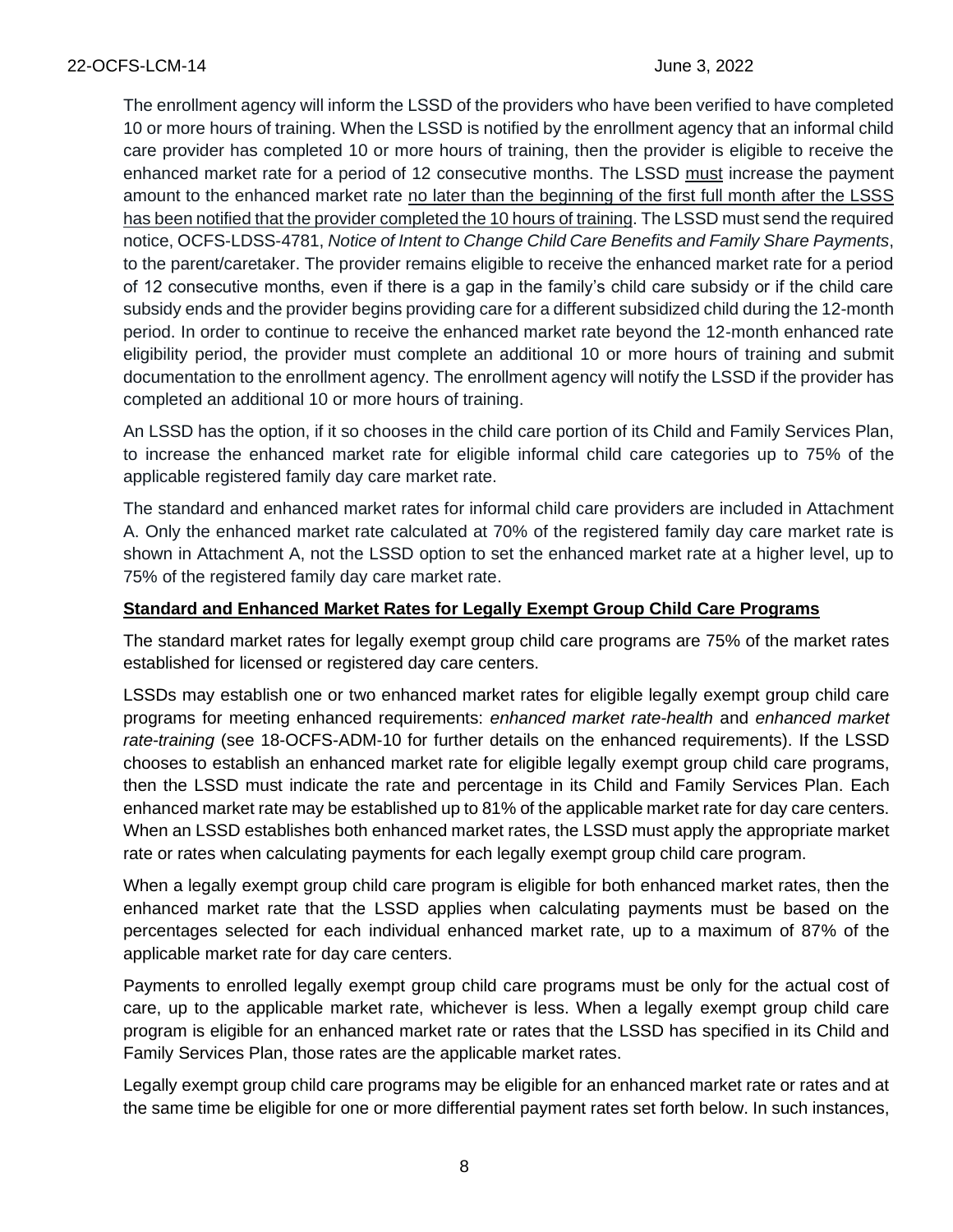the differential is applied to the provider's actual cost of care or the applicable enhanced market rate(s), whichever is less. Payment made to legally exempt group child care programs must not exceed 100% of the applicable market rate for day care centers.

#### **Differential Payment Rates**

There are three possible differential payment rates: care during nontraditional hours, care for children experiencing homelessness, and nationally accredited programs (see below and 17-OCFS-LCM-05 for further details). Differential payment rates apply to the actual cost of care or the applicable market rate, whichever is less.

#### **1. Nontraditional Hours**

LSSDs must pay eligible child care providers a differential payment rate of at least 5% above the actual cost of care or the applicable market rate, whichever is less, for child care during nontraditional hours: evening, night, or weekend hours. Non-traditional hours are defined as child care provided before 6 a.m. or after 7 p.m. during Monday through Friday, any hour during Saturday and Sunday, and any hour during the following federal holidays: New Year's Day, Memorial Day, Independence Day, Labor Day, Thanksgiving Day, and Christmas Day.

LSSDs may choose to establish differential payment rates that are greater than 5% and not to exceed 15% above the actual cost of care or the applicable market rate, whichever is less, for eligible child care providers for child care services that are provided during non-traditional hours. LSSDs may establish a differential rate for non-traditional hours provided by legally exempt child care providers as well as by licensed/registered providers.

If the LSSD chooses to set a differential payment rate for care during non-traditional hours that exceeds the 5% minimum differential, then the LSSD must indicate that rate in its Child and Family Services Plan.

## **2. Children Experiencing Homelessness**

LSSDs must pay validly licensed or registered child care providers a differential payment rate of at least 5% above the actual cost of care or the applicable market rate, whichever is less for child care provided to a child experiencing homelessness. LSSDs may choose to establish differential payment rates that are greater than 5% and not to exceed 15% above the actual cost of care or the applicable market rate, whichever is less, for licensed or registered child care providers for child care services that are provided to a child experiencing homelessness.

LSSDs may establish differential payment rates for child care services provided to a child experiencing homelessness by legally exempt child care providers, up to 15% above the actual cost of care or the applicable market rate, whichever is less. There is no required minimum amount for legally exempt providers.

If the LSSD chooses to set a differential payment rate for care provided to a child experiencing homelessness that exceeds the 5% minimum differential for licensed or registered providers or any differential payment rate for legally exempt child care providers, then the LSSD must indicate those rates in its Child and Family Services Plan.

#### **3. Nationally Accredited Programs**

LSSDs may establish differential payment rates for child care services provided by validly licensed or registered child care providers that have been accredited by a nationally recognized child care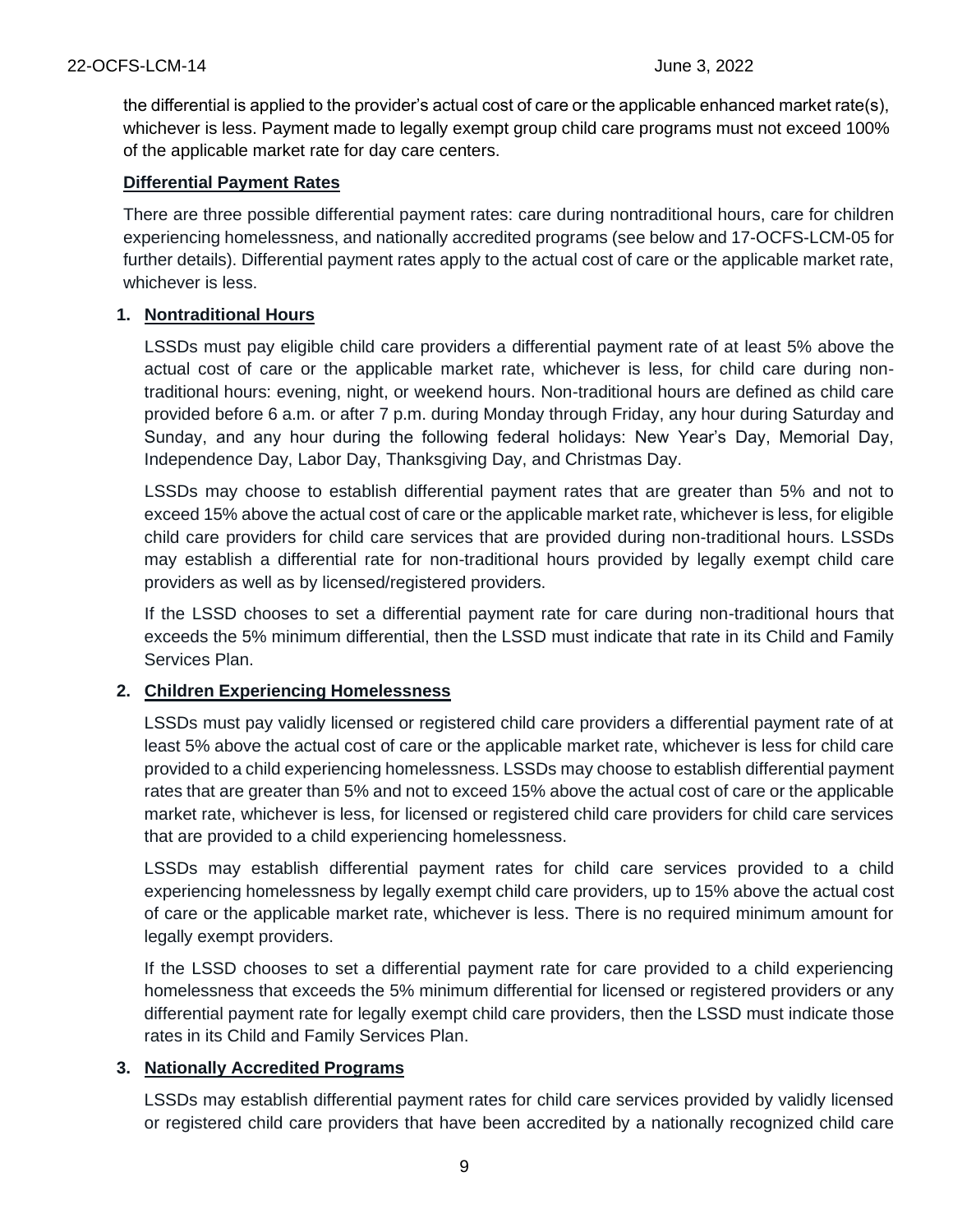organization. Nationally recognized organizations that provide accreditation to licensed/registered child care providers include the National Association for Education of Young Children (NAEYC), National Association for Family Child Care (NAFCC), and National School Age Child Care Association (NSACCA).

Legally exempt child care providers are **not** eligible for the differential payment rate for nationally accredited programs.

If the LSSD chooses to set a differential payment rate for licensed or registered child care providers for accreditation, then the LSSD must indicate that rate in its Child and Family Services Plan and that rate must be at least 5% and no more than 15% above the actual cost of care or the applicable market rate, whichever is less.

#### **Providers Qualifying for More Than One Differential Payment Rate**

A child care provider may qualify for multiple differential payment rates for the care of a particular child. To calculate the payment, all differential payment rates for which the provider qualifies are added to calculate a total differential payment rate, up to a maximum of 25% of the actual cost of care or the applicable market rate, whichever is less.

LSSDs may request a waiver from OCFS to establish a total differential payment rate that is above the 25% maximum. The LSSD waiver request must show that the 25% maximum is insufficient to provide access within the LSSD to child care providers who are eligible for multiple differential payment rates.

#### **IV. System Implications**

## **Welfare Management System (WMS)**

This LCM has no Welfare Management System (WMS) implications.

## **Child Care Time and Attendance (CCTA)**

This LCM has implications for users of the Child Care Time and Attendance (CCTA) system. CCTA is currently used by LSSDs outside of New York City only. The new market rates were updated automatically in CCTA with an effective date of June 1, 2022. When calculating payments on or after June 1, 2022, CCTA will automatically compare the calculated payments to the appropriate market rates based on the date upon which child care services were received, not the date when the payment is being calculated. Special needs rates are specific to the provider and must be updated on an individual basis by the LSSD.

System changes are under development to correctly calculate payments in the absence of an hourly rate and a statewide special needs rate. Once such changes have been deployed, LSSDs outside of New York City will be notified about the changes and instructions for any required actions when processing cases and payments. In some instances, LSSDs may need to update individual provider and/or case records.

If an informal child care provider becomes eligible for an enhanced market rate and the LSSD uses CCTA to calculate payments, the LSSD must make several updates in the system so that payments will be calculated accurately. The LSSD must update the provider's type of care to include the suffix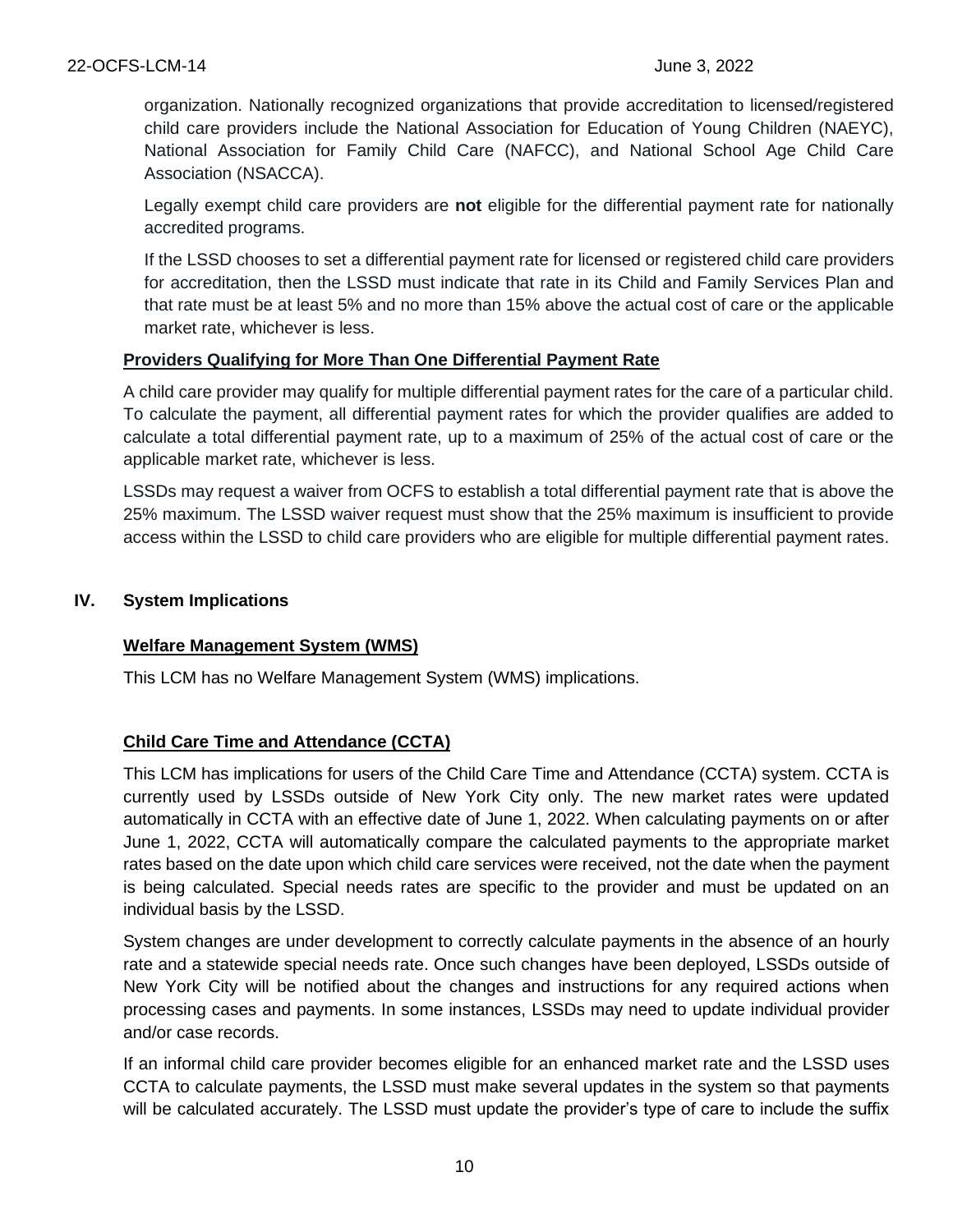ENH for Enhanced in the provider type of care window, provider profile window, and any authorizations. Choosing the Enhanced type of care tells CCTA to compare payment calculations based on the provider's rates to the enhanced market rates, instead of the standard market rates. If the informal child care provider's rates are the same as the standard market rates, then the LSSD must change the provider's rates to the enhanced market rates for the provider's payment to change.

If the LSSD chooses to offer an enhanced market rate for eligible informal child care categories that is greater than the 70% enhanced market rate and an informal child care provider becomes eligible for an enhanced market rate, the LSSD must calculate payments using the enhanced rate as indicated in its Child and Family Services Plan. CCTA will not automatically calculate an enhanced market rate for informal child care providers above the 70% enhanced market rate. The LSSD must take appropriate steps to accurately calculate and/or adjust such payments outside of CCTA.

If the LSSD establishes one or both optional enhanced market rates for legally exempt group child care programs, CCTA will not automatically calculate an enhanced market rate for these programs. The LSSD must take appropriate steps to accurately calculate and/or adjust such payments outside of CCTA, until such time as system changes are made to support the enhanced legally-exempt group market rates.

#### **V. Required Actions**

All previous market rates are superseded by those published in this issuance.

LSSDs are required to use these market rates when determining the payment amounts for services provided on or after the effective date of the emergency rulemaking. LSSDs must review all currently authorized cases to determine that payment is authorized for the actual cost of care up to the applicable market rate. Reviews must take place as soon as possible, but no later than the next case action or redetermination, whichever comes first.

Recipients of child care assistance that have paid for child care costs in excess of the previous market rate after the effective date of the new market rates are eligible for an increased payment from the LSSD if the new applicable market rates have increased (their actual child care charges up to the new market rate). For example, a parent who has been paying an amount in excess of the previous market rates as of January 1, 2022, would only be eligible for the increased amount as of June 1, 2022. Parents who have documented out-of-pocket payments for the excess cost must be reimbursed for the out-ofpocket payment up to the new market rates effective June 1, 2022.

Where the new market rates have increased from the previous market rates, providers who can provide documentation of the cost of care to private pay families in excess of the previous market rates are eligible for an increased payment from the LSSD (their actual child care charges for private pay families, up to the new market rates). The increased payment is effective the date the provider begins charging the increased rate, but no earlier than June 1, 2022. For example, a provider who has been charging private pay families an amount in excess of the previous market rates as of January 1, 2022, would only be eligible for the increased payment amount as of June 1, 2022. However, if the provider increased the rate for private pay families on or after June 1, 2022, the provider is eligible for the cost of care up to the new market rate from the date the provider increased the rate or June 1, 2022, whichever is later, upon proper documentation of this increase.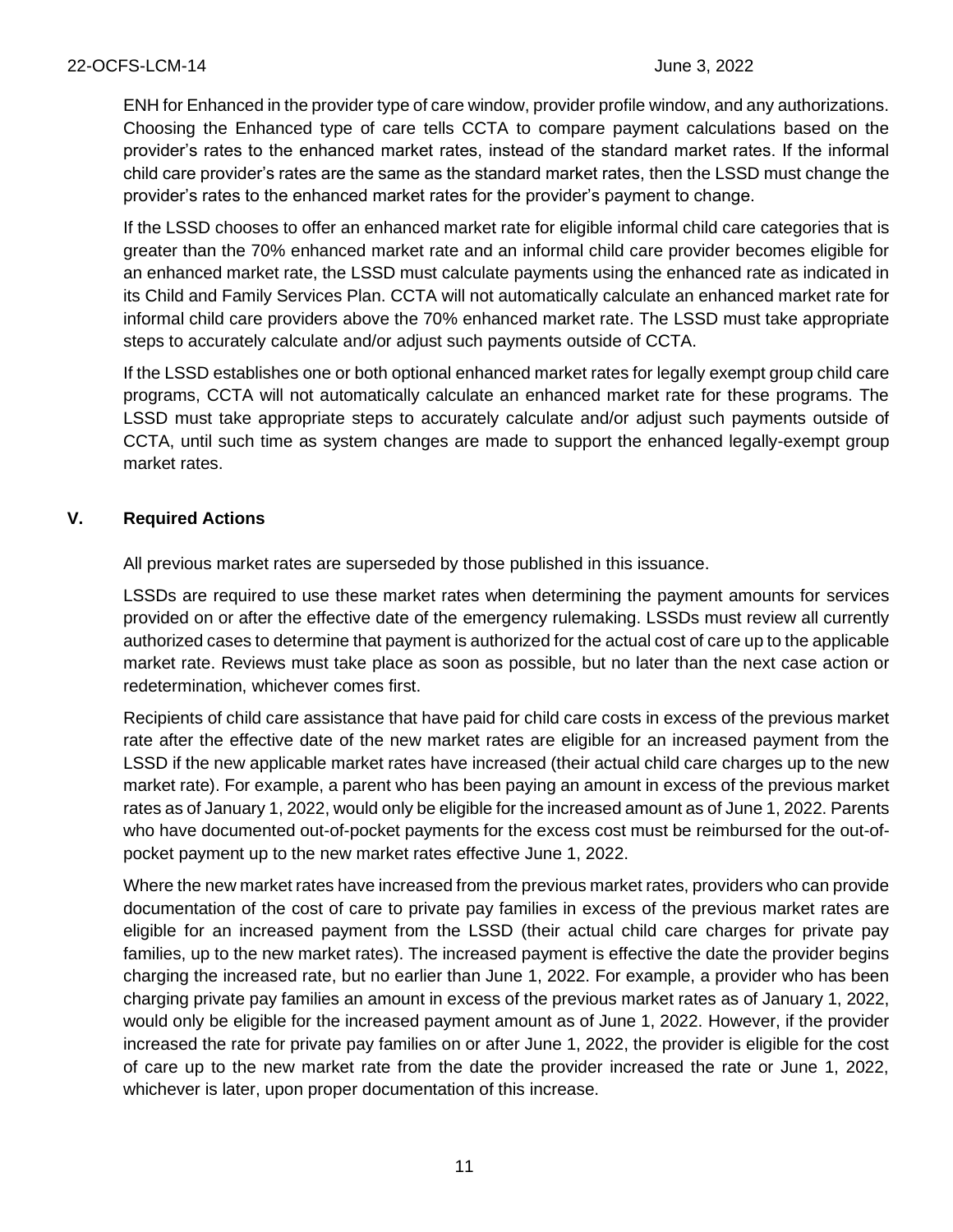Where the new market rates have increased from the previous market rates, providers who do not have a contract with the LSSD and only care for children in receipt of child care assistance must be allowed to submit the *Child Care Provider Attestation of Costs Form*, OCFS-6060 in order to request a payment rate increase from the LSSD. Districts must apply payment rate increases retroactive to June 1, 2022 for completed OCFS-6060 forms received through September 30, 2022. For completed OCFS-6060 forms received October 1, 2022 or later, LSSDs must apply payment rate increases as of the first day of the month in which the form was received.

Where the new market rates have decreased from the previous market rates, the LSSD will need to reduce benefits. Please note that when a benefit is reduced due to changes in the market rates, the effective date for the reduction is not retroactive to June 1, 2022. Benefit reductions are to be made prospectively. For those cases in which an LSSD did not make the necessary reductions at the next case action that occurred on or after June 1, 2022, the amount the LSSD paid above the market rate is not reimbursable from state and federal funds. Required actions regarding benefit reductions includes cases receiving a special needs rate prior to June 1, 2022. It is possible that the applicable new market rate plus 15% will be less than the special needs rate being paid according to 19-OCFS-LCM-23 *Child Care Market Rates 2019*. In such instances, benefit reductions are to be made prospectively no later than the next case action.

Whenever the amount of child care benefits changes, LSSDs must provide recipients with adequate notice as required by 18 NYCRR 358-2.2.

If the provider's rate is in excess of the market rate and the LSSD does not have a contract with the provider, the parent who chooses to continue care with the provider must make up the difference. If the LSSD has a contract to pay a rate that is higher than the market rate, the amount above the market rate is not reimbursable from state and federal funds.

#### **VI. Access to Forms**

Client notices for the Child Care Assistance Program and the new *Child Care Provider Attestation of Costs Form*, OCFS-6060 are available on the OCFS intranet and the internet websites at the following links:

- <http://ocfs.state.nyenet/admin/forms/BECS/> and
- [http://ocfs.ny.gov/main/documents/docsChildCare.asp.](http://ocfs.ny.gov/main/documents/docsChildCare.asp)

These forms will be made available on the websites in other required languages as soon as those translations are completed.

To order hard copies of forms, complete the Request for Forms and Publications (OCFS-4627) and mail it to:

> **OCFS Forms and Publications Unit** 52 Washington Street, Room 134 North Bldg. Rensselaer, NY 12144-2834

> > OR

#### **Call the Forms Hotline: 518-473-0971**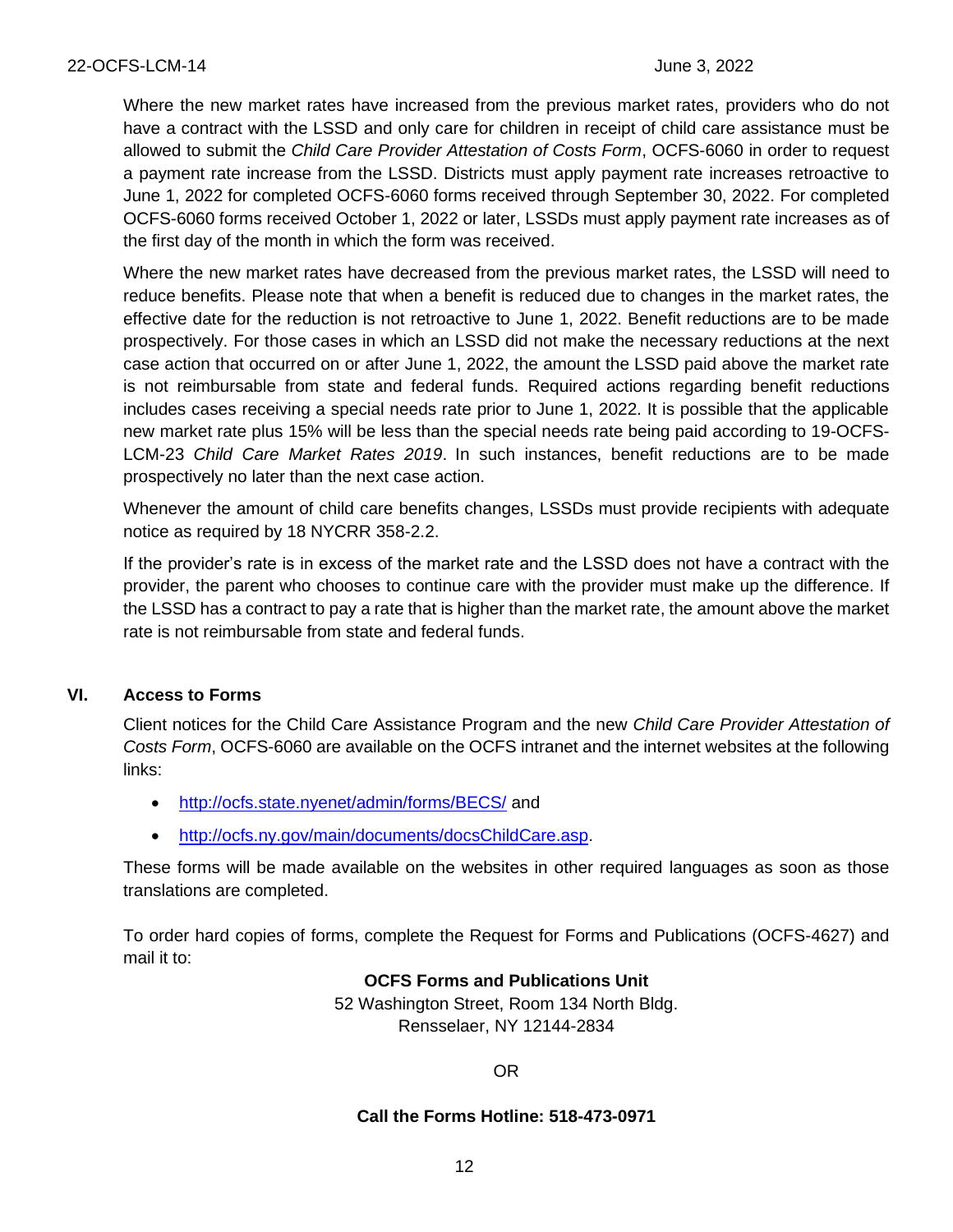### **VII. Effective Date**

The effective date of this release is June 1, 2022.

## */s/ Janice M. Molnar, Ph.D.\_\_\_\_\_\_\_\_\_\_\_\_\_\_\_\_\_\_*

**Issued by:** Name: Janice M. Molnar, Ph.D. Title: Deputy Commissioner Division/Office: Division of Child Care Services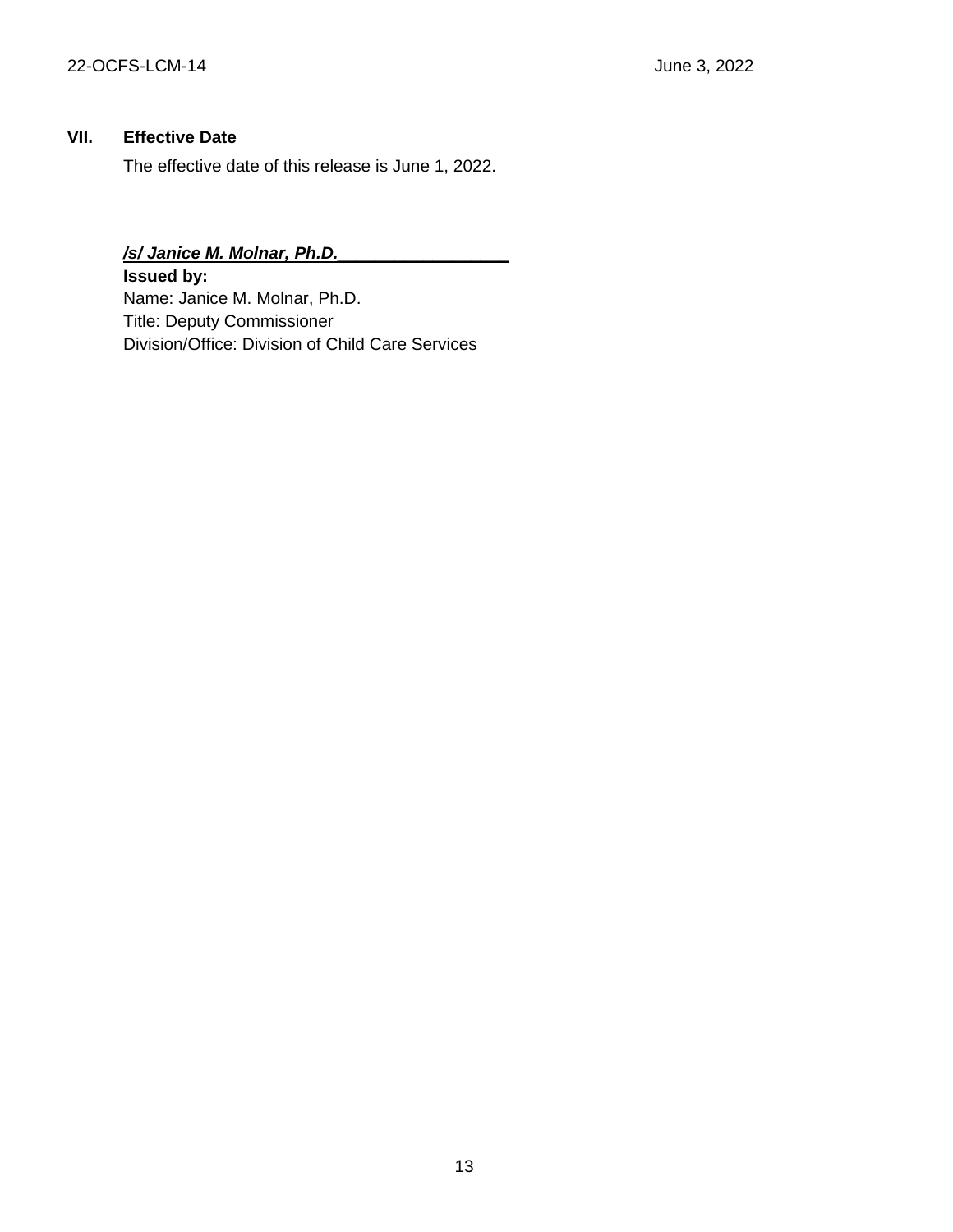### **ATTACHMENT A**

#### **CHILD CARE ASSISTANCE PROGRAM MARKET RATES**

Market-related payment rates are established in five groupings of counties. The rates established for each group apply to all counties in the designated group. The county groups are as follows:

- Group 1: Nassau, Putnam, Rockland, Suffolk, Westchester
- Group 2: Columbia, Erie, Monroe, Onondaga, Ontario, Rensselaer, Schenectady, Tompkins, Warren
- Group 3: Allegany, Broome, Cattaraugus, Cayuga, Chautauqua, Chemung, Chenango, Clinton, Cortland, Delaware, Essex, Franklin, Fulton, Genesee, Greene, Hamilton, Herkimer, Jefferson, Lewis, Livingston, Madison, Montgomery, Niagara, Oneida, Orleans, Oswego, Otsego, Schoharie, Schuyler, Seneca, St. Lawrence, Steuben, Sullivan, Tioga, Washington, Wayne, Wyoming, Yates
- Group 4: Albany, Dutchess, Orange, Saratoga, Ulster
- Group 5: Bronx, Kings, New York, Queens, Richmond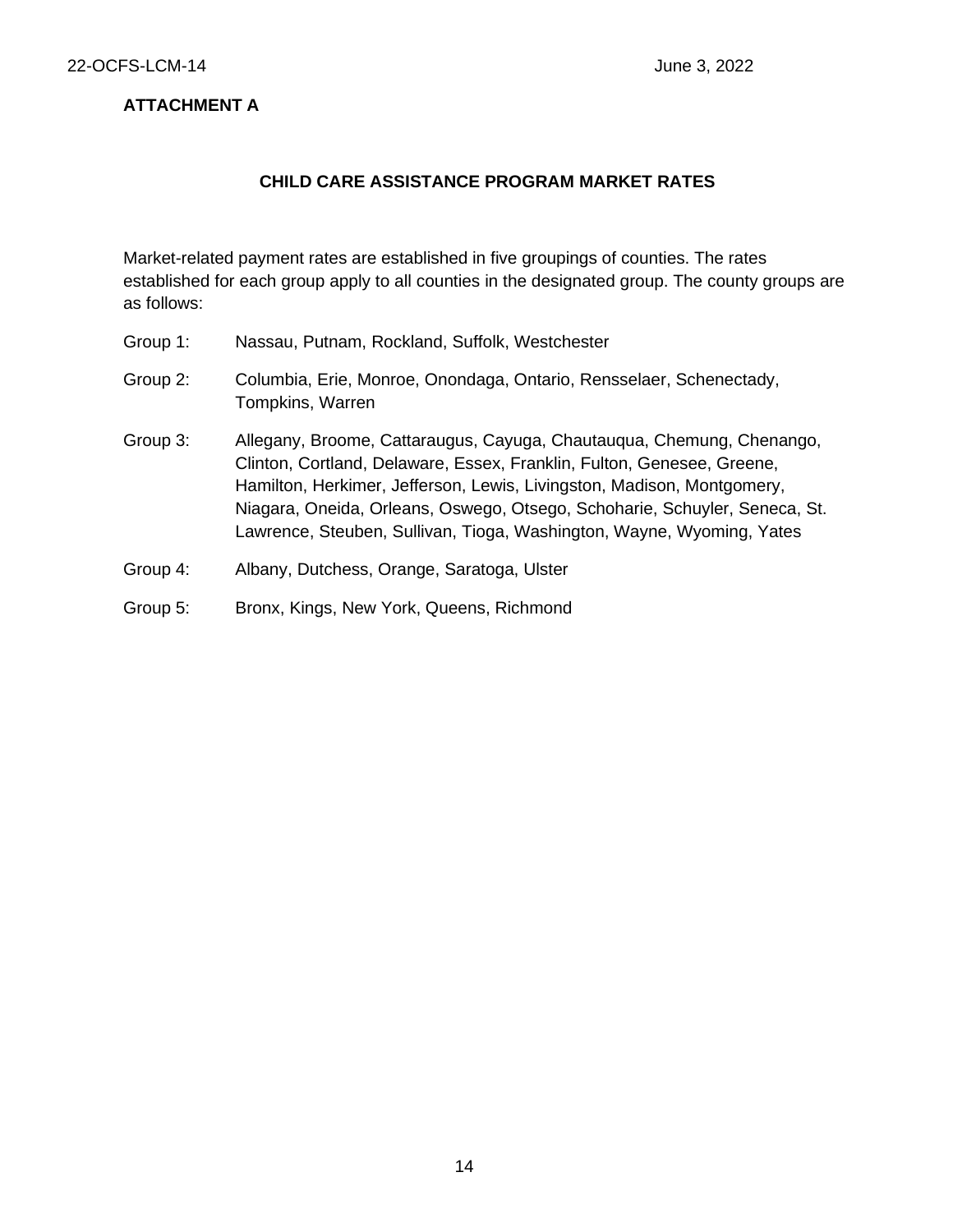## **GROUP 1 COUNTIES: Nassau, Putnam, Rockland, Suffolk, Westchester**

| <b>DAY CARE CENTER</b> |                                                                                     |       |       |       |
|------------------------|-------------------------------------------------------------------------------------|-------|-------|-------|
|                        | <b>Age of Child</b>                                                                 |       |       |       |
|                        | Under 1 $\frac{1}{2}$ yrs<br>$6 - 12$ yrs<br>1 $\frac{1}{2}$ - 2 yrs<br>$3 - 5$ yrs |       |       |       |
| Weekly                 | \$409                                                                               | \$380 | \$355 | \$325 |
| Daily                  | \$85                                                                                | \$82  | \$75  | \$69  |
| Part-Day               | \$57                                                                                | \$55  | \$50  | \$46  |

| <b>SCHOOL-AGE CHILD CARE</b> |                                                                                     |     |       |       |  |
|------------------------------|-------------------------------------------------------------------------------------|-----|-------|-------|--|
|                              | <b>Age of Child</b>                                                                 |     |       |       |  |
|                              | Under 1 $\frac{1}{2}$ yrs<br>1 $\frac{1}{2}$ - 2 yrs<br>$6 - 12$ yrs<br>$3 - 5$ yrs |     |       |       |  |
| Weekly                       | \$0                                                                                 | \$0 | \$355 | \$325 |  |
| Daily                        | \$0                                                                                 | \$0 | \$75  | \$69  |  |
| Part-Day                     | \$0                                                                                 | \$0 | \$50  | \$46  |  |

| LEGALLY EXEMPT GROUP CHILD CARE |                                                                                     |     |       |       |  |
|---------------------------------|-------------------------------------------------------------------------------------|-----|-------|-------|--|
|                                 | <b>Age of Child</b>                                                                 |     |       |       |  |
|                                 | Under 1 $\frac{1}{2}$ yrs<br>1 $\frac{1}{2}$ - 2 yrs<br>$6 - 12$ yrs<br>$3 - 5$ yrs |     |       |       |  |
| Weekly                          | \$0                                                                                 | \$0 | \$266 | \$244 |  |
| Daily                           | \$0                                                                                 |     | \$56  | \$52  |  |
| Part-Day                        | \$0                                                                                 | \$0 | \$38  | \$35  |  |

| <b>FAMILY DAY CARE HOME AND GROUP FAMILY DAY CARE HOME</b> |                                                     |       |       |       |  |
|------------------------------------------------------------|-----------------------------------------------------|-------|-------|-------|--|
|                                                            | <b>Age of Child</b>                                 |       |       |       |  |
|                                                            | $6 - 12$ yrs<br>Under 2 yrs<br>2 yrs<br>$3 - 5$ yrs |       |       |       |  |
| Weekly                                                     | \$350                                               | \$345 | \$325 | \$300 |  |
| Daily                                                      | \$75                                                | \$70  | \$70  | \$65  |  |
| Part-Day                                                   | \$43<br>\$50<br>\$47<br>\$47                        |       |       |       |  |

| <b>INFORMAL CHILD CARE - STANDARD RATE</b> |                                                     |       |       |       |  |
|--------------------------------------------|-----------------------------------------------------|-------|-------|-------|--|
|                                            | <b>Age of Child</b>                                 |       |       |       |  |
|                                            | $6 - 12$ yrs<br>Under 2 yrs<br>$3 - 5$ yrs<br>2 yrs |       |       |       |  |
| Weekly                                     | \$228                                               | \$224 | \$211 | \$195 |  |
| Daily                                      | \$49                                                | \$46  | \$46  | \$42  |  |
| Part-Day                                   | \$33                                                | \$31  | \$31  | \$28  |  |

| <b>INFORMAL CHILD CARE - ENHANCED RATE</b> |                                                     |       |       |       |  |
|--------------------------------------------|-----------------------------------------------------|-------|-------|-------|--|
|                                            | <b>Age of Child</b>                                 |       |       |       |  |
|                                            | Under 2 yrs<br>$6 - 12$ yrs<br>$3 - 5$ yrs<br>2 yrs |       |       |       |  |
| Weekly                                     | \$245                                               | \$242 | \$228 | \$210 |  |
| Daily                                      | \$53                                                | \$49  | \$49  | \$46  |  |
| Part-Day                                   | \$35                                                | \$33  | \$33  | \$30  |  |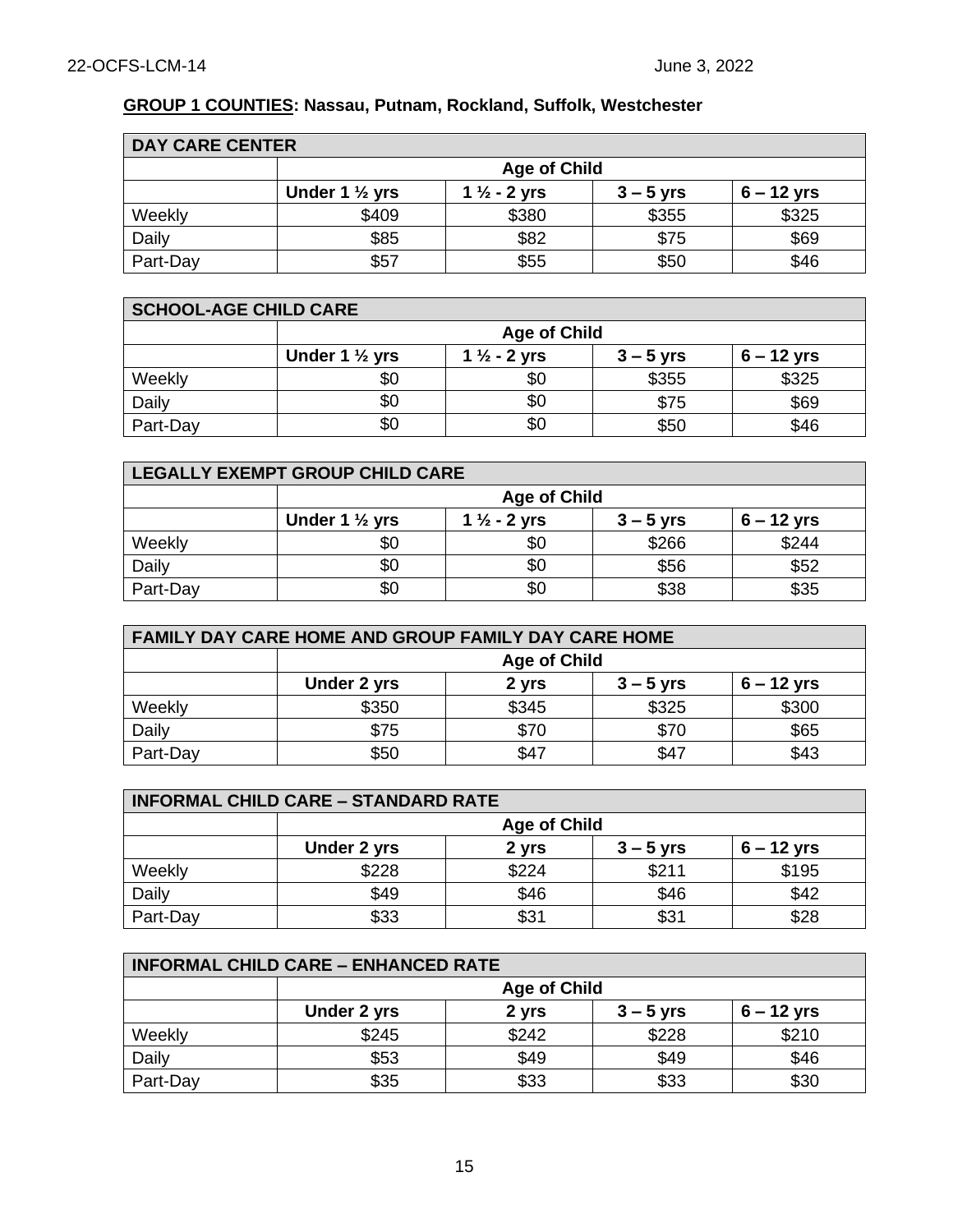## **GROUP 2 COUNTIES: Columbia, Erie, Monroe, Onondaga, Ontario, Rensselaer, Schenectady, Tompkins, Warren**

| <b>DAY CARE CENTER</b> |                           |                         |             |              |
|------------------------|---------------------------|-------------------------|-------------|--------------|
|                        | <b>Age of Child</b>       |                         |             |              |
|                        | Under 1 $\frac{1}{2}$ yrs | 1 $\frac{1}{2}$ - 2 yrs | $3 - 5$ yrs | $6 - 12$ yrs |
| Weekly                 | \$340                     | \$320                   | \$300       | \$265        |
| Daily                  | \$70                      | \$68                    | \$64        | \$57         |
| Part-Day               | \$47                      | \$45                    | \$43        | \$38         |

| <b>SCHOOL-AGE CHILD CARE</b> |                                                                                     |     |       |       |  |
|------------------------------|-------------------------------------------------------------------------------------|-----|-------|-------|--|
|                              | <b>Age of Child</b>                                                                 |     |       |       |  |
|                              | Under 1 $\frac{1}{2}$ yrs<br>1 $\frac{1}{2}$ - 2 yrs<br>$6 - 12$ yrs<br>$3 - 5$ yrs |     |       |       |  |
| Weekly                       | \$0                                                                                 | \$0 | \$300 | \$265 |  |
| Daily                        | \$0                                                                                 | \$0 | \$64  | \$57  |  |
| Part-Day                     | \$0                                                                                 | \$0 | \$43  | \$38  |  |

| LEGALLY-EXEMPT GROUP CHILD CARE |                                                                                     |     |       |       |  |
|---------------------------------|-------------------------------------------------------------------------------------|-----|-------|-------|--|
|                                 | <b>Age of Child</b>                                                                 |     |       |       |  |
|                                 | Under 1 $\frac{1}{2}$ yrs<br>1 $\frac{1}{2}$ - 2 yrs<br>$6 - 12$ yrs<br>$3 - 5$ yrs |     |       |       |  |
| Weekly                          | \$0                                                                                 | \$0 | \$225 | \$199 |  |
| Daily                           | \$0                                                                                 | \$0 | \$48  | \$43  |  |
| Part-Day                        | \$0                                                                                 | \$0 | \$32  | \$29  |  |

| <b>FAMILY DAY CARE HOME AND GROUP FAMILY DAY CARE HOME</b> |                                                     |                      |       |       |  |  |  |
|------------------------------------------------------------|-----------------------------------------------------|----------------------|-------|-------|--|--|--|
|                                                            | <b>Age of Child</b>                                 |                      |       |       |  |  |  |
|                                                            | Under 2 yrs<br>$3 - 5$ yrs<br>$6 - 12$ yrs<br>2 yrs |                      |       |       |  |  |  |
| Weekly                                                     | \$300                                               | \$285                | \$269 | \$240 |  |  |  |
| Daily                                                      | \$60                                                | \$60                 | \$57  | \$50  |  |  |  |
| Part-Day                                                   | \$40                                                | \$33<br>\$38<br>\$40 |       |       |  |  |  |

| <b>INFORMAL CHILD CARE - STANDARD RATE</b> |                                                     |       |       |       |  |
|--------------------------------------------|-----------------------------------------------------|-------|-------|-------|--|
|                                            | <b>Age of Child</b>                                 |       |       |       |  |
|                                            | Under 2 yrs<br>2 yrs<br>$6 - 12$ yrs<br>$3 - 5$ yrs |       |       |       |  |
| Weekly                                     | \$195                                               | \$185 | \$175 | \$156 |  |
| Daily                                      | \$39                                                | \$39  | \$37  | \$33  |  |
| Part-Day                                   | \$26                                                | \$26  | \$25  | \$2   |  |

| <b>INFORMAL CHILD CARE - ENHANCED RATE</b> |                     |       |             |              |
|--------------------------------------------|---------------------|-------|-------------|--------------|
|                                            | <b>Age of Child</b> |       |             |              |
|                                            | Under 2 yrs         | 2 yrs | $3 - 5$ yrs | $6 - 12$ yrs |
| Weekly                                     | \$210               | \$200 | \$188       | \$168        |
| Daily                                      | \$42                | \$42  | \$40        | \$35         |
| Part-Day                                   | \$28                | \$28  | \$27        | \$23         |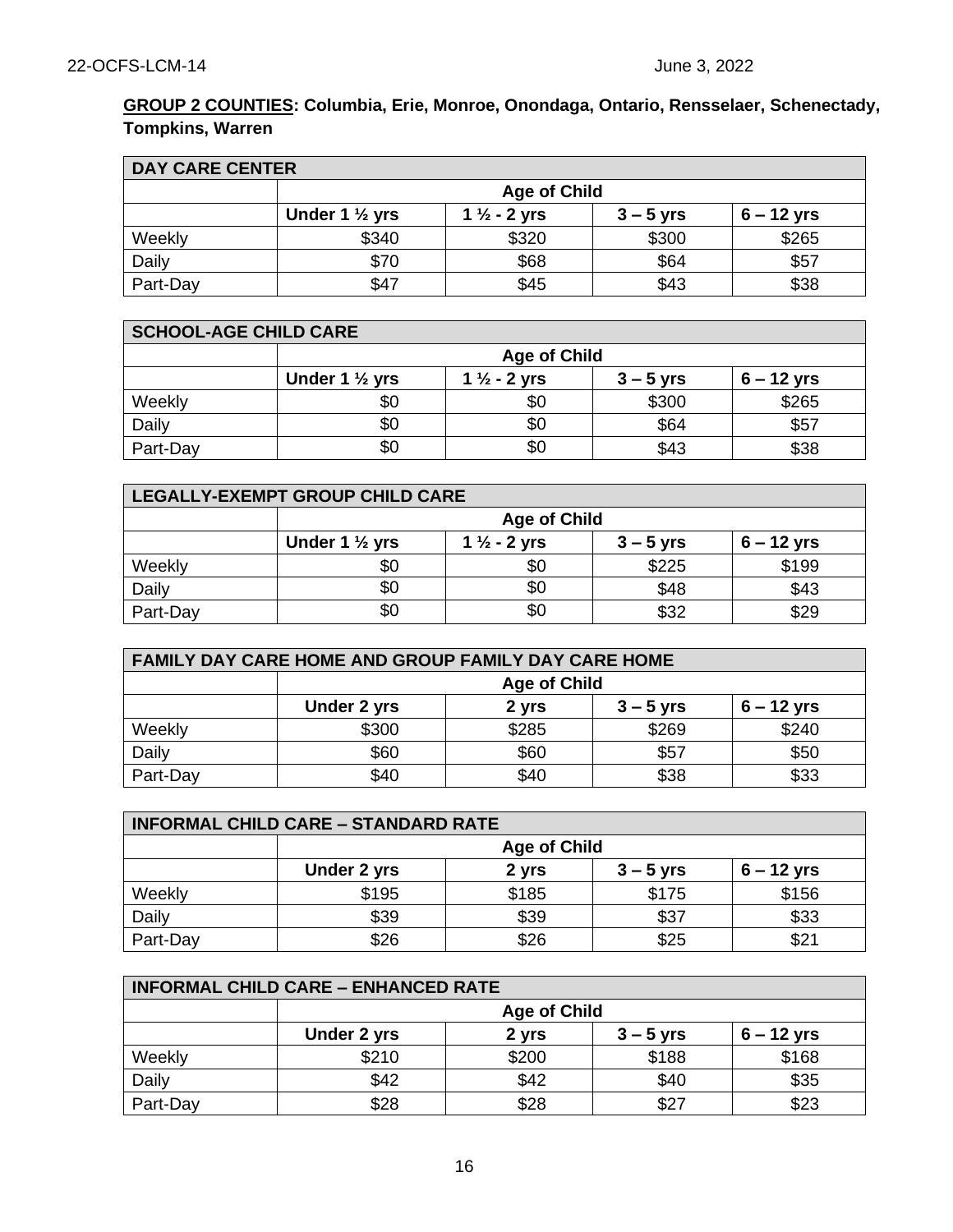**GROUP 3 COUNTIES: Allegany, Broome, Cattaraugus, Cayuga, Chautauqua, Chemung, Chenango, Clinton, Cortland, Delaware, Essex, Franklin, Fulton, Genesee, Greene, Hamilton, Herkimer, Jefferson, Lewis, Livingston, Madison, Montgomery, Niagara, Oneida, Orleans, Oswego, Otsego, Schoharie, Schuyler, Seneca, St. Lawrence, Steuben, Sullivan, Tioga, Washington, Wayne, Wyoming, Yates**

| <b>DAY CARE CENTER</b> |                           |                         |             |              |
|------------------------|---------------------------|-------------------------|-------------|--------------|
|                        | <b>Age of Child</b>       |                         |             |              |
|                        | Under 1 $\frac{1}{2}$ yrs | 1 $\frac{1}{2}$ - 2 yrs | $3 - 5$ yrs | $6 - 12$ yrs |
| Weekly                 | \$295                     | \$275                   | \$253       | \$245        |
| Daily                  | \$64                      | \$59                    | \$55        | \$55         |
| Part-Day               | \$43                      | \$39                    | \$37        | \$37         |

| <b>SCHOOL-AGE CHILD CARE</b> |                           |                         |             |              |  |
|------------------------------|---------------------------|-------------------------|-------------|--------------|--|
|                              |                           | <b>Age of Child</b>     |             |              |  |
|                              | Under 1 $\frac{1}{2}$ yrs | 1 $\frac{1}{2}$ - 2 yrs | $3 - 5$ yrs | $6 - 12$ yrs |  |
| Weekly                       | \$0                       | \$0                     | \$253       | \$245        |  |
| Daily                        | \$0                       | \$0                     | \$55        | \$55         |  |
| Part-Day                     | \$0                       | \$0                     | \$37        | \$37         |  |

| LEGALLY EXEMPT GROUP CHILD CARE |                                                                                     |     |       |       |  |
|---------------------------------|-------------------------------------------------------------------------------------|-----|-------|-------|--|
|                                 | <b>Age of Child</b>                                                                 |     |       |       |  |
|                                 | Under 1 $\frac{1}{2}$ yrs<br>1 $\frac{1}{2}$ - 2 yrs<br>$6 - 12$ yrs<br>$3 - 5$ yrs |     |       |       |  |
| Weekly                          | \$0                                                                                 | \$0 | \$190 | \$184 |  |
| Daily                           | \$0                                                                                 | \$0 | \$41  | \$41  |  |
| Part-Day                        | \$0                                                                                 | \$0 | \$28  | \$28  |  |

| FAMILY DAY CARE HOME AND GROUP FAMILY DAY CARE HOME |                                                     |       |       |       |  |
|-----------------------------------------------------|-----------------------------------------------------|-------|-------|-------|--|
|                                                     | <b>Age of Child</b>                                 |       |       |       |  |
|                                                     | Under 2 yrs<br>$6 - 12$ yrs<br>2 yrs<br>$3 - 5$ yrs |       |       |       |  |
| Weekly                                              | \$266                                               | \$252 | \$250 | \$225 |  |
| Daily                                               | \$55                                                | \$53  | \$50  | \$50  |  |
| Part-Day                                            | \$37                                                | \$35  | \$33  | \$33  |  |

| <b>INFORMAL CHILD CARE - STANDARD RATE</b> |                                                     |       |       |       |  |
|--------------------------------------------|-----------------------------------------------------|-------|-------|-------|--|
|                                            | <b>Age of Child</b>                                 |       |       |       |  |
|                                            | $6 - 12$ yrs<br>Under 2 yrs<br>$3 - 5$ yrs<br>2 yrs |       |       |       |  |
| Weekly                                     | \$173                                               | \$164 | \$163 | \$146 |  |
| Daily                                      | \$36                                                | \$34  | \$33  | \$33  |  |
| Part-Day                                   | \$24                                                | \$23  | \$21  | \$21  |  |

| <b>INFORMAL CHILD CARE - ENHANCED RATE</b> |                    |                     |             |              |  |
|--------------------------------------------|--------------------|---------------------|-------------|--------------|--|
|                                            |                    | <b>Age of Child</b> |             |              |  |
|                                            | <b>Under 2 yrs</b> | 2 yrs               | $3 - 5$ yrs | $6 - 12$ yrs |  |
| Weekly                                     | \$186              | \$176               | \$175       | \$158        |  |
| Daily                                      | \$39               | \$37                | \$35        | \$35         |  |
| Part-Day                                   | \$26               | \$25                | \$23        | \$23         |  |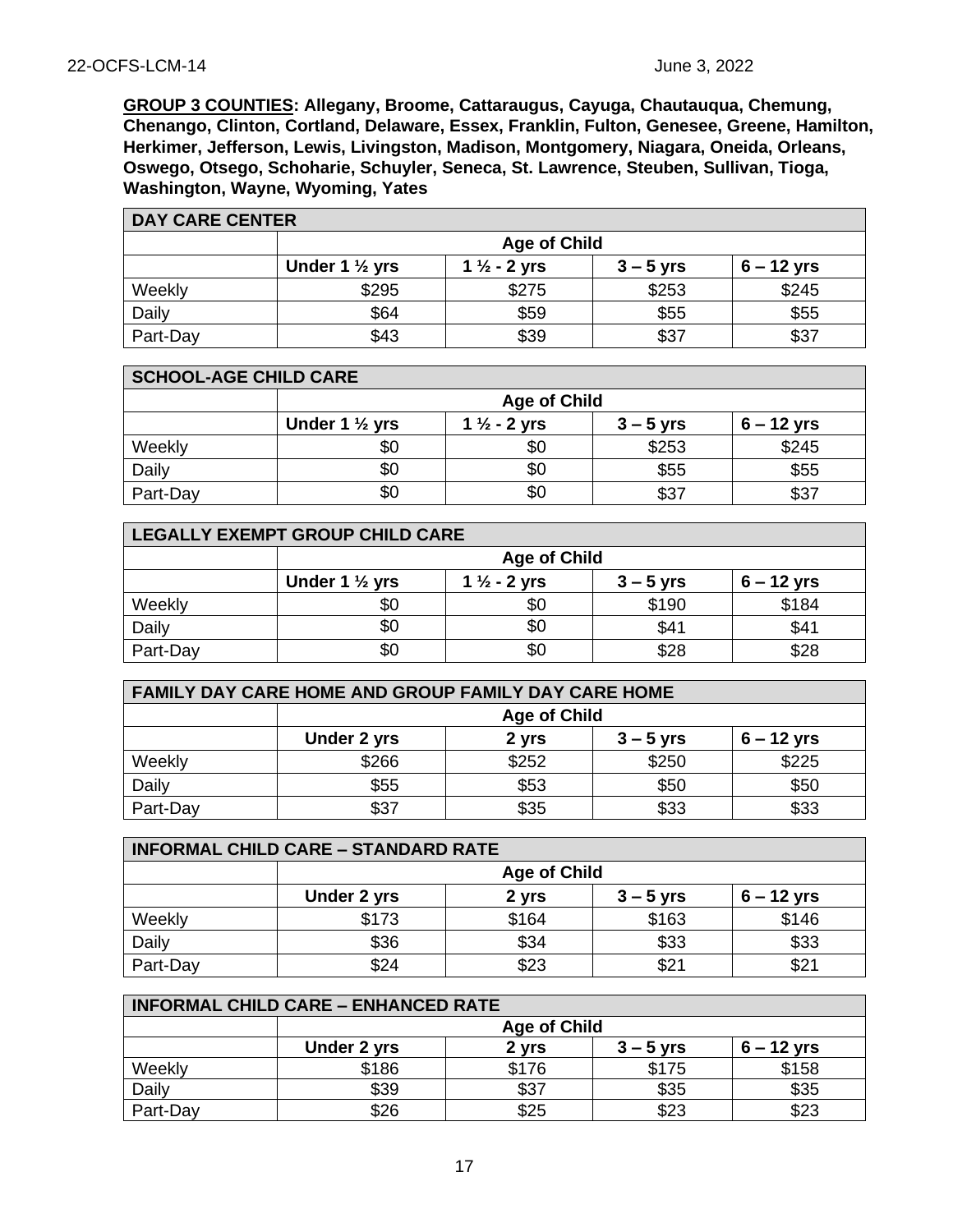## **GROUP 4 COUNTIES: Albany, Dutchess, Orange, Saratoga, Ulster**

| <b>DAY CARE CENTER</b> |                           |                         |             |              |  |
|------------------------|---------------------------|-------------------------|-------------|--------------|--|
|                        |                           | <b>Age of Child</b>     |             |              |  |
|                        | Under 1 $\frac{1}{2}$ yrs | 1 $\frac{1}{2}$ - 2 yrs | $3 - 5$ yrs | $6 - 12$ yrs |  |
| Weekly                 | \$336                     | \$314                   | \$293       | \$258        |  |
| Daily                  | \$75                      | \$71                    | \$65        | \$55         |  |
| Part-Day               | \$50                      | \$47                    | \$43        | \$37         |  |

| <b>SCHOOL-AGE CHILD CARE</b> |                           |                         |             |              |
|------------------------------|---------------------------|-------------------------|-------------|--------------|
|                              | <b>Age of Child</b>       |                         |             |              |
|                              | Under 1 $\frac{1}{2}$ yrs | 1 $\frac{1}{2}$ - 2 yrs | $3 - 5$ yrs | $6 - 12$ yrs |
| Weekly                       | \$0                       | \$0                     | \$293       | \$258        |
| Daily                        | \$0                       | \$0                     | \$65        | \$55         |
| Part-Day                     | \$0                       | \$0                     | \$43        | \$37         |

| LEGALLY EXEMPT GROUP CHILD CARE |                                                                                     |     |       |       |  |
|---------------------------------|-------------------------------------------------------------------------------------|-----|-------|-------|--|
|                                 | <b>Age of Child</b>                                                                 |     |       |       |  |
|                                 | Under 1 $\frac{1}{2}$ yrs<br>1 $\frac{1}{2}$ - 2 yrs<br>$6 - 12$ yrs<br>$3 - 5$ yrs |     |       |       |  |
| Weekly                          | \$0                                                                                 | \$0 | \$220 | \$194 |  |
| Daily                           | \$0                                                                                 | \$0 | \$49  | \$41  |  |
| Part-Day                        | \$0                                                                                 | \$0 | \$32  | \$28  |  |

| <b>FAMILY DAY CARE HOME AND GROUP FAMILY DAY CARE HOME</b> |                                                     |       |       |       |  |
|------------------------------------------------------------|-----------------------------------------------------|-------|-------|-------|--|
|                                                            | <b>Age of Child</b>                                 |       |       |       |  |
|                                                            | Under 2 yrs<br>$6 - 12$ yrs<br>$3 - 5$ yrs<br>2 yrs |       |       |       |  |
| Weekly                                                     | \$275                                               | \$268 | \$250 | \$250 |  |
| Daily                                                      | \$60                                                | \$55  | \$52  | \$50  |  |
| Part-Day                                                   | \$40                                                | \$37  | \$35  | \$33  |  |

| <b>INFORMAL CHILD CARE - STANDARD RATE</b> |                     |       |             |              |
|--------------------------------------------|---------------------|-------|-------------|--------------|
|                                            | <b>Age of Child</b> |       |             |              |
|                                            | Under 2 yrs         | 2 yrs | $3 - 5$ yrs | $6 - 12$ yrs |
| Weekly                                     | \$179               | \$174 | \$163       | \$163        |
| Daily                                      | \$39                | \$36  | \$34        | \$33         |
| Part-Day                                   | \$26                | \$24  | \$23        | \$2'         |

| <b>INFORMAL CHILD CARE - ENHANCED RATE</b> |                                                     |       |       |       |  |  |
|--------------------------------------------|-----------------------------------------------------|-------|-------|-------|--|--|
|                                            | <b>Age of Child</b>                                 |       |       |       |  |  |
|                                            | $6 - 12$ yrs<br>Under 2 yrs<br>2 yrs<br>$3 - 5$ yrs |       |       |       |  |  |
| Weekly                                     | \$193                                               | \$188 | \$175 | \$175 |  |  |
| Daily                                      | \$42                                                | \$39  | \$36  | \$35  |  |  |
| Part-Day                                   | \$28                                                | \$26  | \$25  | \$23  |  |  |